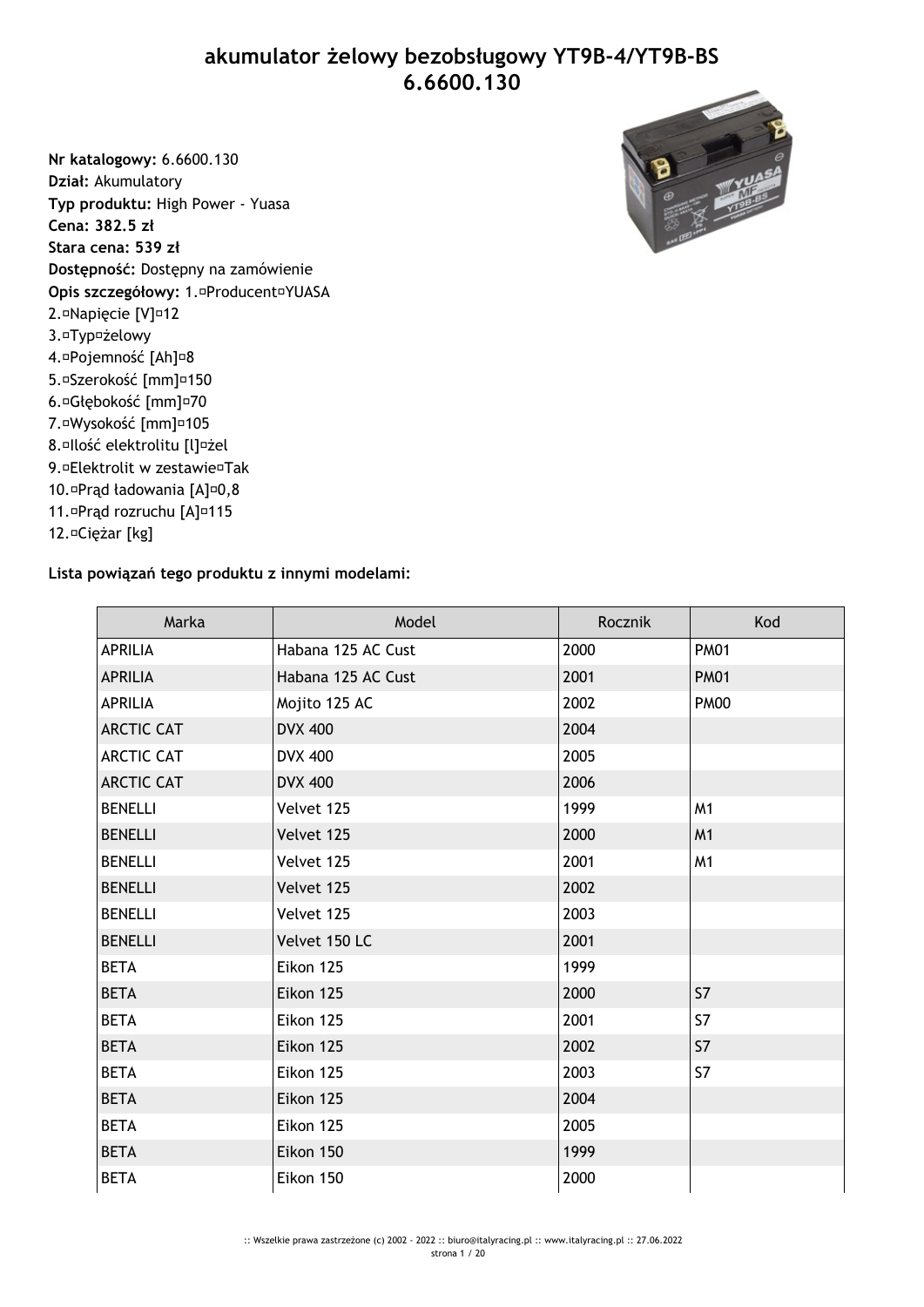| <b>BETA</b>   | Eikon 150            | 2001 |                |
|---------------|----------------------|------|----------------|
| <b>BETA</b>   | Eikon 150            | 2002 |                |
| <b>BETA</b>   | Eikon 150            | 2003 |                |
| <b>BETA</b>   | Eikon 150            | 2004 |                |
| <b>BETA</b>   | Eikon 150            | 2005 |                |
| CAGIVA        | Raptor 1000          | 2003 | M <sub>2</sub> |
| <b>CAGIVA</b> | Raptor 1000          | 2004 |                |
| <b>CAGIVA</b> | Raptor 1000          | 2005 |                |
| <b>CAGIVA</b> | Raptor 650           | 2003 | M <sub>2</sub> |
| <b>CAGIVA</b> | Raptor 650           | 2004 | M <sub>2</sub> |
| <b>CAGIVA</b> | Raptor 650 ie        | 2005 | M210AC5V       |
| <b>CAGIVA</b> | Raptor 650 ie        | 2006 | M210AC5V       |
| <b>CAGIVA</b> | V-Raptor 1000        | 2004 |                |
| <b>CAGIVA</b> | V-Raptor 1000        | 2005 |                |
| <b>CAGIVA</b> | V-Raptor 650         | 2003 | M211           |
| <b>CAGIVA</b> | V-Raptor 650         | 2004 | M211           |
| <b>CAGIVA</b> | X-Raptor 1000        | 2003 | M <sub>2</sub> |
| <b>CAGIVA</b> | X-Tra Raptor 1000    | 2004 |                |
| <b>CAGIVA</b> | X-Tra Raptor 1000    | 2005 |                |
| CANNONDALE    | 432 FX 400           | 2001 |                |
| CANNONDALE    | 440 Blaze, Cannibal  | 2002 |                |
| CANNONDALE    | 440 Blaze, Cannibal  | 2003 |                |
| CANNONDALE    | 440 Moto Speed       | 2002 |                |
| CANNONDALE    | 440 Moto Speed       | 2003 |                |
| <b>CCM</b>    | CCM 600 elekt. Start | 1996 |                |
| <b>CCM</b>    | CCM 600 elekt. Start | 1997 |                |
| <b>CCM</b>    | CCM 600 elekt. Start | 1998 |                |
| <b>CCM</b>    | CCM 600 elekt. Start | 1999 |                |
| <b>CCM</b>    | CCM 600 elekt. Start | 2000 |                |
| <b>CCM</b>    | CCM 600 elekt. Start | 2001 |                |
| <b>DERBI</b>  | Atlantis 100         | 2001 | AT             |
| <b>DERBI</b>  | Atlantis 100         | 2002 | AT             |
| E-TON         | Challenger 150 CLX   | 2003 |                |
| E-TON         | Challenger 150 CLX   | 2004 |                |
| E-TON         | Challenger 150 CLX   | 2005 |                |
| E-TON         | Yukon 150 CLX        | 2002 |                |
| E-TON         | Yukon 150 CLX        | 2003 |                |
| E-TON         | Yukon 150 YXL        | 2000 |                |
| E-TON         | Yukon 150 YXL        | 2001 |                |
| <b>HONDA</b>  | CB 500               | 1994 | <b>PC26</b>    |
| <b>HONDA</b>  | <b>CB 500</b>        | 1995 | <b>PC26</b>    |
| <b>HONDA</b>  | CB 500               | 1996 | <b>PC32</b>    |
| <b>HONDA</b>  | CB 500               | 1997 | <b>PC32</b>    |
| <b>HONDA</b>  | CB 500               | 1998 | <b>PC32</b>    |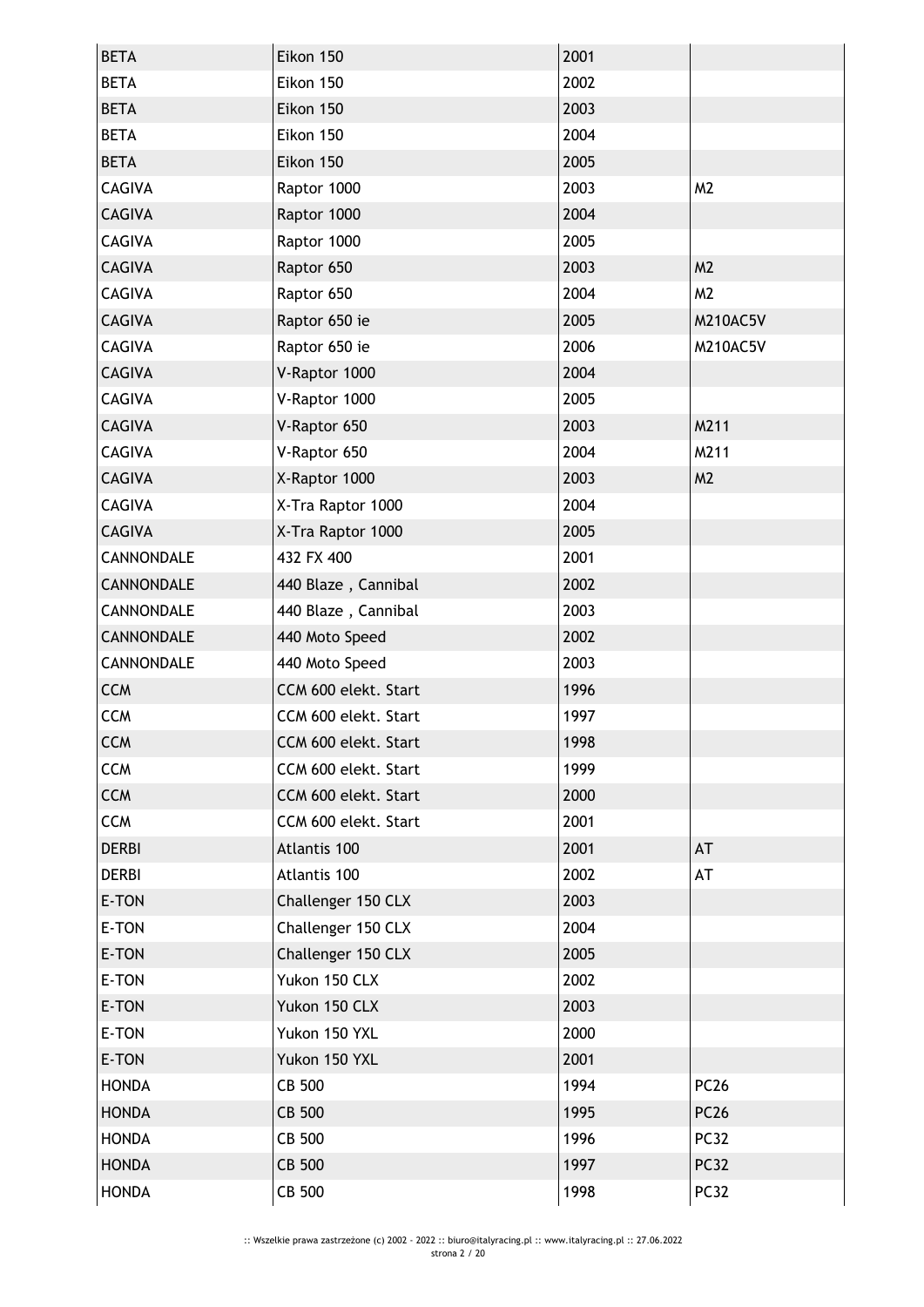| <b>HONDA</b> | CB 500               | 1999 | <b>PC32</b>      |
|--------------|----------------------|------|------------------|
| <b>HONDA</b> | CB 500               | 2000 | <b>PC32</b>      |
| <b>HONDA</b> | <b>CB 500</b>        | 2001 | <b>PC32</b>      |
| <b>HONDA</b> | <b>CB 500</b>        | 2002 | <b>PC32</b>      |
| <b>HONDA</b> | CB 500               | 2003 | <b>PC32</b>      |
| <b>HONDA</b> | CB 500 S Sport       | 1998 | <b>PC32</b>      |
| <b>HONDA</b> | CB 500 S Sport       | 1999 | <b>PC32</b>      |
| <b>HONDA</b> | CB 500 S Sport       | 2000 | <b>PC32</b>      |
| <b>HONDA</b> | CB 500 S Sport       | 2001 | <b>PC32</b>      |
| <b>HONDA</b> | CB 500 S Sport       | 2002 | <b>PC32</b>      |
| <b>HONDA</b> | CB 500 S Sport       | 2003 | <b>PC32</b>      |
| <b>HONDA</b> | CB-1 400 F           | 1989 | <b>NC271</b>     |
| <b>HONDA</b> | CB-1 400 F           | 1990 | <b>NC271</b>     |
| <b>HONDA</b> | CB-1 400 F           | 1991 |                  |
| <b>HONDA</b> | <b>CBR 400 R</b>     | 1986 |                  |
| <b>HONDA</b> | <b>CBR 400 R</b>     | 1987 |                  |
| <b>HONDA</b> | <b>CBR 400 R</b>     | 1988 |                  |
| <b>HONDA</b> | <b>CBR 400 R</b>     | 1989 |                  |
| <b>HONDA</b> | <b>CBR 600 F</b>     | 1987 | <b>PC19</b>      |
| <b>HONDA</b> | <b>CBR 600 F</b>     | 1988 | <b>PC19</b>      |
| <b>HONDA</b> | <b>CBR 600 F</b>     | 1989 | PC <sub>23</sub> |
| <b>HONDA</b> | <b>CBR 600 F</b>     | 1990 | PC <sub>23</sub> |
| <b>HONDA</b> | <b>CBR 600 F</b>     | 1991 | <b>PC25</b>      |
| <b>HONDA</b> | <b>CBR 600 F</b>     | 1992 | <b>PC25</b>      |
| <b>HONDA</b> | <b>CBR 600 F</b>     | 1993 | <b>PC25</b>      |
| <b>HONDA</b> | <b>CBR 600 F</b>     | 1994 | <b>PC25</b>      |
| <b>HONDA</b> | <b>CBR 600 F</b>     | 1995 | <b>PC31</b>      |
| <b>HONDA</b> | <b>CBR 600 F</b>     | 1996 | <b>PC31</b>      |
| <b>HONDA</b> | <b>CBR 600 F</b>     | 1997 | <b>PC31</b>      |
| <b>HONDA</b> | <b>CBR 600 F</b>     | 1998 | <b>PC31</b>      |
| <b>HONDA</b> | <b>CBR 600 F</b>     | 1999 | <b>PC35</b>      |
| <b>HONDA</b> | CBR 900 RR Fireblade | 1992 | <b>SC28</b>      |
| <b>HONDA</b> | CBR 900 RR Fireblade | 1993 | <b>SC28</b>      |
| <b>HONDA</b> | CBR 900 RR Fireblade | 1994 | <b>SC28</b>      |
| <b>HONDA</b> | CBR 900 RR Fireblade | 1995 | <b>SC28</b>      |
| <b>HONDA</b> | CBR 900 RR Fireblade | 1996 | SC33             |
| <b>HONDA</b> | CBR 900 RR Fireblade | 1997 | SC33             |
| <b>HONDA</b> | CBR 900 RR Fireblade | 1998 | SC33             |
| <b>HONDA</b> | CBR 900 RR Fireblade | 1999 | SC33             |
| <b>HONDA</b> | CH 125               | 1983 |                  |
| <b>HONDA</b> | <b>CH 125</b>        | 1984 |                  |
| <b>HONDA</b> | CH 125               | 1985 |                  |
| <b>HONDA</b> | CH 125               | 1986 |                  |
| <b>HONDA</b> | CH 125               | 1987 |                  |
|              |                      |      |                  |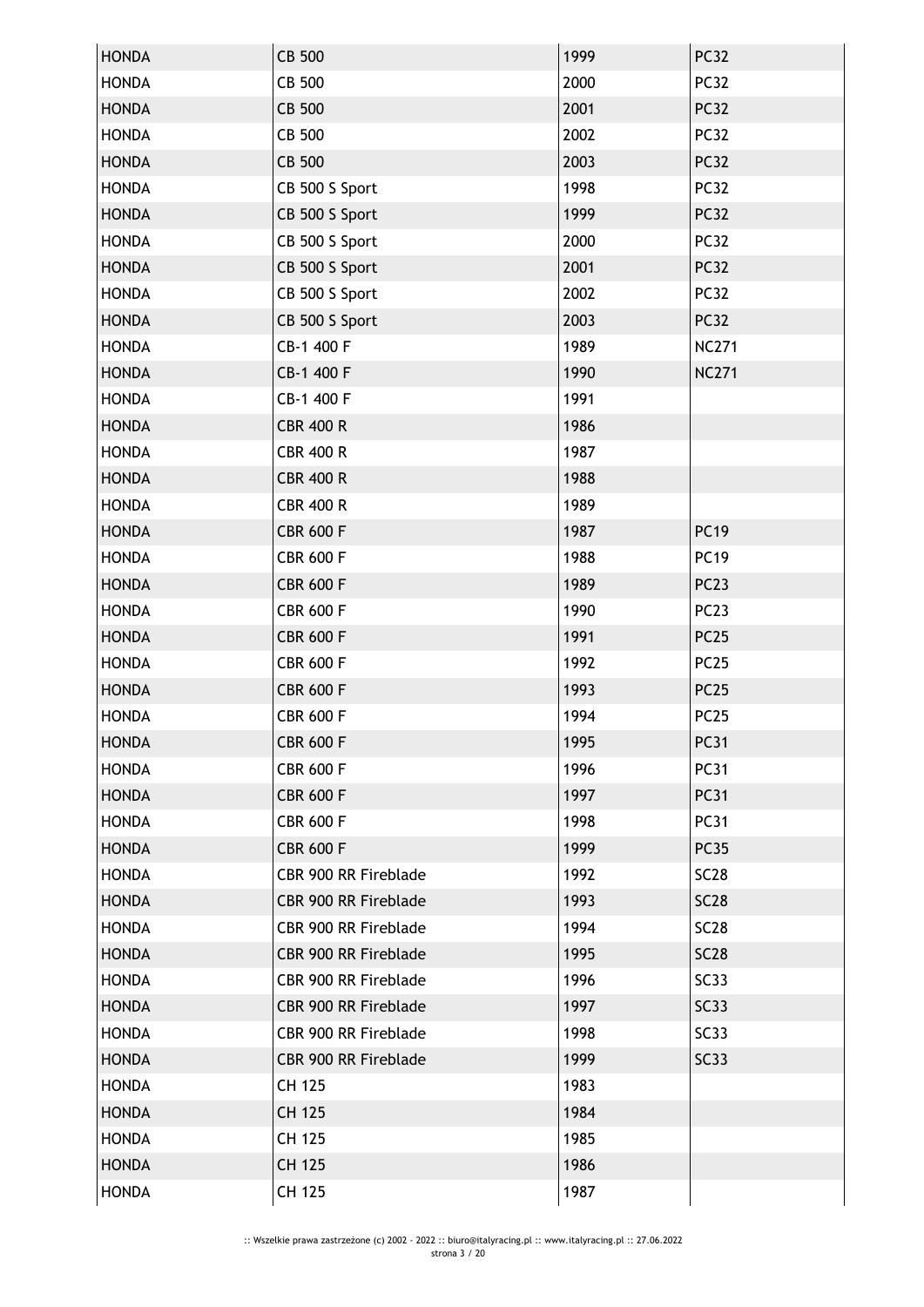| <b>HONDA</b> | CH 125             | 1998 |                  |
|--------------|--------------------|------|------------------|
| <b>HONDA</b> | CH 125             | 1999 |                  |
| <b>HONDA</b> | CH 150             | 1987 |                  |
| <b>HONDA</b> | <b>CHA 125 T</b>   | 1996 |                  |
| <b>HONDA</b> | FES 125 Pantheon   | 1998 | <b>JF05</b>      |
| <b>HONDA</b> | FES 125 Pantheon   | 1999 | JF05             |
| <b>HONDA</b> | FES 125 Pantheon   | 2000 | <b>JF05</b>      |
| <b>HONDA</b> | FES 125 Pantheon   | 2001 | JF05             |
| <b>HONDA</b> | FES 125 Pantheon   | 2002 | JF <sub>05</sub> |
| <b>HONDA</b> | <b>FMX 650</b>     | 2005 | <b>RD12</b>      |
| <b>HONDA</b> | <b>FMX 650</b>     | 2006 | <b>RD12</b>      |
| <b>HONDA</b> | <b>FMX 650</b>     | 2007 | <b>RD12</b>      |
| <b>HONDA</b> | FX 650 Vigor       | 1999 | <b>RD09</b>      |
| <b>HONDA</b> | FX 650 Vigor       | 2000 | <b>RD09</b>      |
| <b>HONDA</b> | NT 650 Hawk        | 1988 | <b>RC31</b>      |
| <b>HONDA</b> | NT 650 Hawk        | 1989 | <b>RC31</b>      |
| <b>HONDA</b> | NT 650 Hawk        | 1990 | <b>RC31</b>      |
| <b>HONDA</b> | NT 650 V Deauville | 1998 | <b>RC47</b>      |
| <b>HONDA</b> | NT 650 V Deauville | 1999 | <b>RC47</b>      |
| <b>HONDA</b> | NT 650 V Deauville | 2000 | <b>RC47</b>      |
| <b>HONDA</b> | NT 650 V Deauville | 2001 | <b>RC47</b>      |
| <b>HONDA</b> | <b>NTV 600</b>     | 1988 |                  |
| <b>HONDA</b> | <b>NTV 600</b>     | 1989 |                  |
| <b>HONDA</b> | <b>NTV 600</b>     | 1990 |                  |
| <b>HONDA</b> | <b>NTV 600</b>     | 1991 |                  |
| <b>HONDA</b> | <b>NTV 600</b>     | 1992 |                  |
| <b>HONDA</b> | NTV 650 Revere     | 1988 | <b>RC33</b>      |
| <b>HONDA</b> | NTV 650 Revere     | 1989 | <b>RC33</b>      |
| <b>HONDA</b> | NTV 650 Revere     | 1990 | <b>RC33</b>      |
| <b>HONDA</b> | NTV 650 Revere     | 1991 | <b>RC33</b>      |
| <b>HONDA</b> | NTV 650 Revere     | 1992 | <b>RC33</b>      |
| <b>HONDA</b> | NTV 650 Revere     | 1993 | <b>RC33</b>      |
| <b>HONDA</b> | NTV 650 Revere     | 1994 | <b>RC33</b>      |
| <b>HONDA</b> | NTV 650 Revere     | 1995 | <b>RC33</b>      |
| <b>HONDA</b> | NTV 650 Revere     | 1996 | <b>RC33</b>      |
| <b>HONDA</b> | NTV 650 Revere     | 1997 | <b>RC33</b>      |
| <b>HONDA</b> | NV 400 C Steed     | 1995 |                  |
| <b>HONDA</b> | <b>NV 600 C</b>    | 1989 |                  |
| <b>HONDA</b> | NV 600 C           | 1990 |                  |
| <b>HONDA</b> | NV 600 C           | 1991 |                  |
| <b>HONDA</b> | <b>NV 600 C</b>    | 1992 |                  |
| <b>HONDA</b> | <b>NV 600 C</b>    | 1993 |                  |
| <b>HONDA</b> | <b>NV 600 C</b>    | 1994 |                  |
| <b>HONDA</b> | <b>NX 500</b>      | 1988 | PD <sub>08</sub> |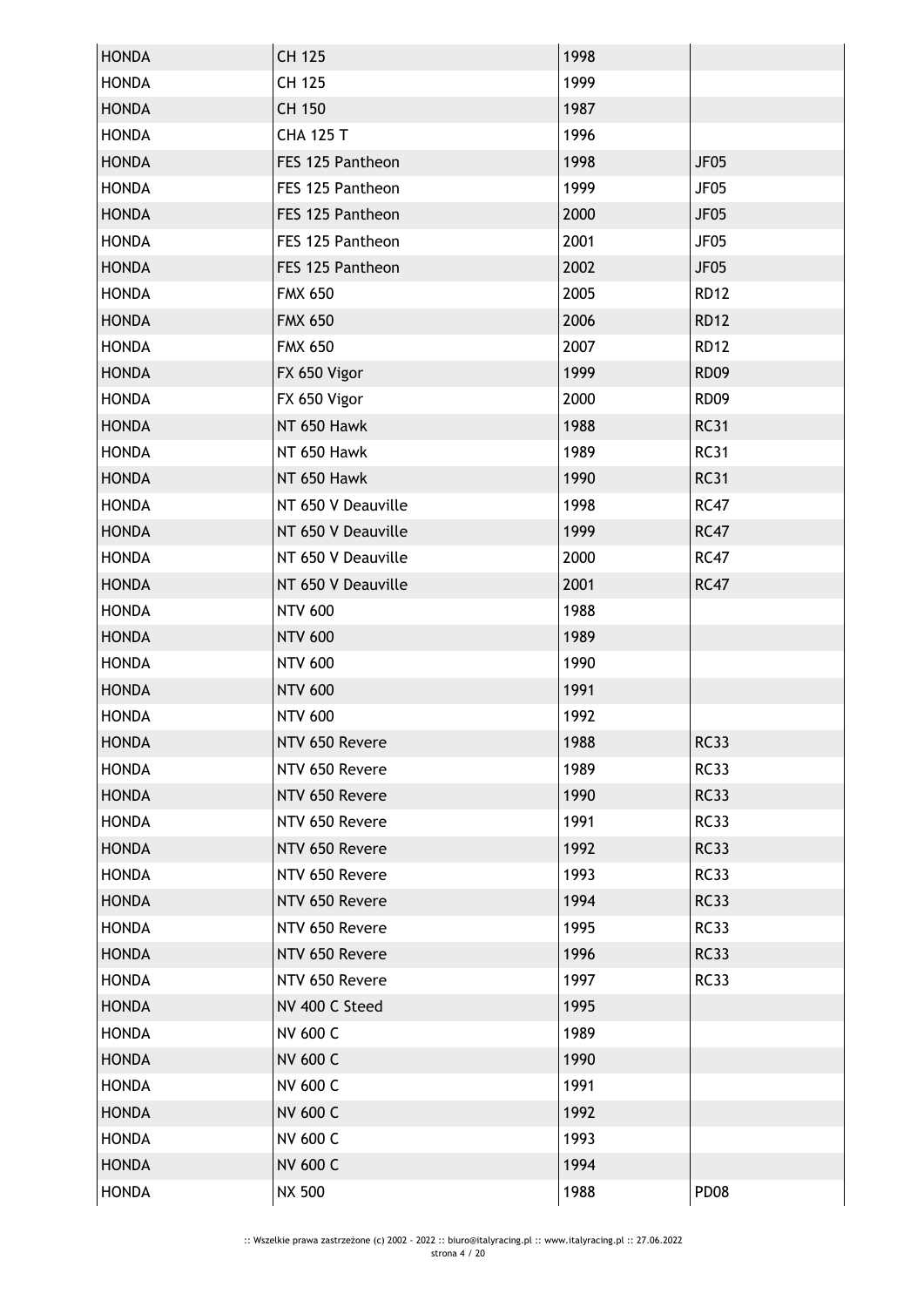| <b>HONDA</b> | <b>NX 500</b>                | 1989 | <b>PD08</b> |
|--------------|------------------------------|------|-------------|
| <b>HONDA</b> | <b>NX 500</b>                | 1990 | <b>PD08</b> |
| <b>HONDA</b> | <b>NX 500</b>                | 1991 | <b>PD08</b> |
| <b>HONDA</b> | <b>NX 500</b>                | 1992 | <b>PD08</b> |
| <b>HONDA</b> | <b>NX 500</b>                | 1993 | <b>PD08</b> |
| <b>HONDA</b> | <b>NX 500</b>                | 1994 | <b>PD08</b> |
| <b>HONDA</b> | <b>NX 500</b>                | 1995 | <b>PD08</b> |
| <b>HONDA</b> | NX 650 Dominator             | 1988 | <b>RD02</b> |
| <b>HONDA</b> | NX 650 Dominator             | 1989 | <b>RD02</b> |
| <b>HONDA</b> | NX 650 Dominator             | 1990 | <b>RD02</b> |
| <b>HONDA</b> | NX 650 Dominator             | 1991 | <b>RD02</b> |
| <b>HONDA</b> | NX 650 Dominator             | 1992 | <b>RD02</b> |
| <b>HONDA</b> | NX 650 Dominator             | 1993 | <b>RD02</b> |
| <b>HONDA</b> | NX 650 Dominator             | 1994 | <b>RD02</b> |
| <b>HONDA</b> | NX 650 Dominator             | 1995 | RD0870      |
| <b>HONDA</b> | NX 650 Dominator             | 1996 | <b>RD08</b> |
| <b>HONDA</b> | NX 650 Dominator             | 1997 | <b>RD08</b> |
| <b>HONDA</b> | NX 650 Dominator             | 1998 | <b>RD08</b> |
| <b>HONDA</b> | NX 650 Dominator             | 1999 | <b>RD08</b> |
| <b>HONDA</b> | NX 650 Dominator             | 2000 | <b>RD08</b> |
| <b>HONDA</b> | <b>RVF 750 R</b>             | 1994 | <b>RC45</b> |
| <b>HONDA</b> | <b>RVF 750 R</b>             | 1995 | <b>RC45</b> |
| <b>HONDA</b> | <b>RVF 750 R</b>             | 1996 | <b>RC45</b> |
| <b>HONDA</b> | <b>RVF 750 R</b>             | 1997 | <b>RC45</b> |
| <b>HONDA</b> | <b>SLR 650</b>               | 1997 | <b>RD09</b> |
| <b>HONDA</b> | <b>SLR 650</b>               | 1998 | <b>RD09</b> |
| <b>HONDA</b> | <b>TR 200</b>                | 1986 |             |
| <b>HONDA</b> | <b>TRX 125</b>               | 1987 |             |
| <b>HONDA</b> | <b>TRX 125</b>               | 1988 |             |
| <b>HONDA</b> | TRX 250 EX Sporttrax         | 2001 |             |
| <b>HONDA</b> | TRX 250 EX Sporttrax         | 2002 |             |
| <b>HONDA</b> | TRX 250 EX Sporttrax         | 2003 |             |
| <b>HONDA</b> | TRX 250 EX Sporttrax         | 2004 |             |
| <b>HONDA</b> | TRX 250 EX Sporttrax         | 2005 |             |
| <b>HONDA</b> | TRX 250 EX Sporttrax         | 2006 |             |
| <b>HONDA</b> | TRX 250 EX Sporttrax         | 2007 |             |
| <b>HONDA</b> | TRX 250 EX Sporttrax         | 2008 |             |
| <b>HONDA</b> | TRX 250 TE Fourtrax Recon ES | 2002 |             |
| <b>HONDA</b> | TRX 250 TE Fourtrax Recon ES | 2003 |             |
| <b>HONDA</b> | TRX 250 TE Fourtrax Recon ES | 2004 |             |
| <b>HONDA</b> | TRX 250 TE Fourtrax Recon ES | 2005 |             |
| <b>HONDA</b> | TRX 250 TE Fourtrax Recon ES | 2006 |             |
| <b>HONDA</b> | TRX 250 TE Fourtrax Recon ES | 2007 |             |
| <b>HONDA</b> | TRX 250 TE Fourtrax Recon ES | 2008 |             |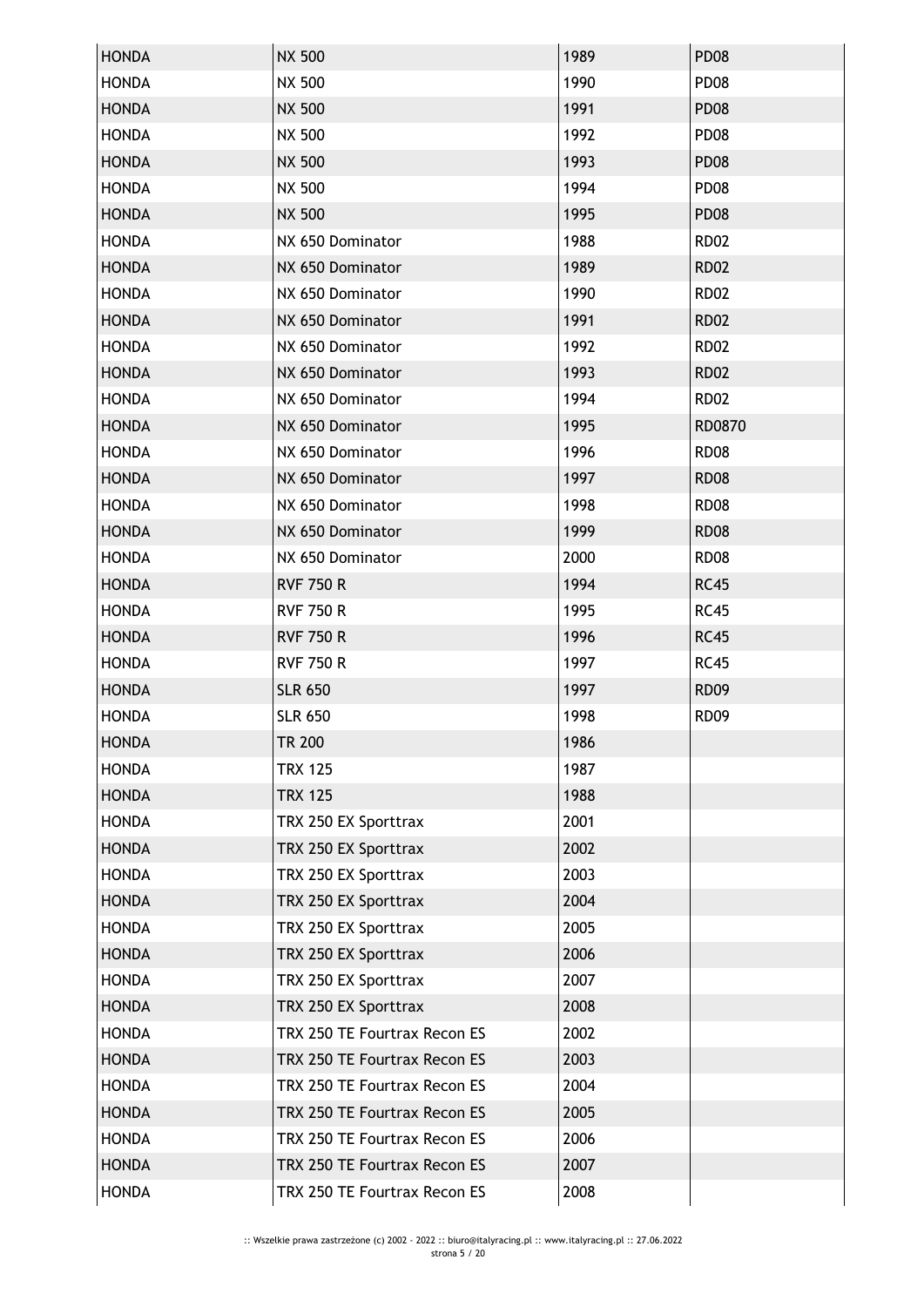| <b>HONDA</b> | TRX 250 TE Fourtrax Recon ES | 2009 |              |
|--------------|------------------------------|------|--------------|
| <b>HONDA</b> | TRX 250 TM Fourtrax Recon    | 2002 |              |
| <b>HONDA</b> | TRX 250 TM Fourtrax Recon    | 2003 |              |
| <b>HONDA</b> | TRX 250 TM Fourtrax Recon    | 2004 |              |
| <b>HONDA</b> | TRX 250 TM Fourtrax Recon    | 2005 |              |
| <b>HONDA</b> | TRX 250 TM Fourtrax Recon    | 2006 |              |
| <b>HONDA</b> | TRX 250 TM Fourtrax Recon    | 2007 |              |
| <b>HONDA</b> | TRX 250 TM Fourtrax Recon    | 2008 |              |
| <b>HONDA</b> | TRX 250 TM Fourtrax Recon    | 2009 |              |
| <b>HONDA</b> | TRX 250 X Fourtrax           | 2009 |              |
| <b>HONDA</b> | TRX 300 EX Sportrax          | 2000 | <b>TE190</b> |
| <b>HONDA</b> | TRX 300 EX Sportrax          | 2001 | <b>TE190</b> |
| <b>HONDA</b> | TRX 300 EX Sportrax          | 2002 | <b>TE190</b> |
| <b>HONDA</b> | TRX 300 EX Sportrax          | 2003 |              |
| <b>HONDA</b> | TRX 300 EX Sportrax          | 2004 |              |
| <b>HONDA</b> | TRX 300 EX Sportrax          | 2005 |              |
| <b>HONDA</b> | TRX 300 EX Sportrax          | 2006 |              |
| <b>HONDA</b> | TRX 300 EX Sportrax          | 2007 |              |
| <b>HONDA</b> | TRX 300 EX Sportrax          | 2008 |              |
| <b>HONDA</b> | TRX 300 Fourtrax EX          | 1988 |              |
| <b>HONDA</b> | TRX 300 Fourtrax EX          | 1989 |              |
| <b>HONDA</b> | TRX 300 Fourtrax EX          | 1990 |              |
| <b>HONDA</b> | TRX 300 Fourtrax EX          | 1991 |              |
| <b>HONDA</b> | TRX 300 Fourtrax EX          | 1992 |              |
| <b>HONDA</b> | TRX 300 Fourtrax EX          | 1993 |              |
| <b>HONDA</b> | TRX 300 Fourtrax EX          | 1994 |              |
| <b>HONDA</b> | TRX 300 Fourtrax EX          | 1995 |              |
| <b>HONDA</b> | TRX 300 Fourtrax EX          | 1996 |              |
| <b>HONDA</b> | TRX 300 Fourtrax EX          | 1997 |              |
| <b>HONDA</b> | TRX 300 Fourtrax EX          | 1998 |              |
| <b>HONDA</b> | TRX 300 Fourtrax EX          | 1999 |              |
| <b>HONDA</b> | TRX 300 Fourtrax EX          | 2000 |              |
| <b>HONDA</b> | TRX 300 Fourtrax EX          | 2001 |              |
| <b>HONDA</b> | TRX 300 Fourtrax EX          | 2002 |              |
| <b>HONDA</b> | TRX 300 Fourtrax EX          | 2003 |              |
| <b>HONDA</b> | TRX 300 Fourtrax EX          | 2004 |              |
| <b>HONDA</b> | TRX 300 Fourtrax EX          | 2005 |              |
| <b>HONDA</b> | TRX 300 Fourtrax EX          | 2006 |              |
| <b>HONDA</b> | TRX 300 Fourtrax EX          | 2007 |              |
| <b>HONDA</b> | TRX 300 Fourtrax EX          | 2008 |              |
| <b>HONDA</b> | TRX 300 Fourtrax X           | 2009 |              |
| <b>HONDA</b> | TRX 400 EX Fourtrax          | 1999 |              |
| <b>HONDA</b> | TRX 400 EX Fourtrax          | 2000 | <b>TE230</b> |
| <b>HONDA</b> | TRX 400 EX Fourtrax          | 2001 | <b>TE230</b> |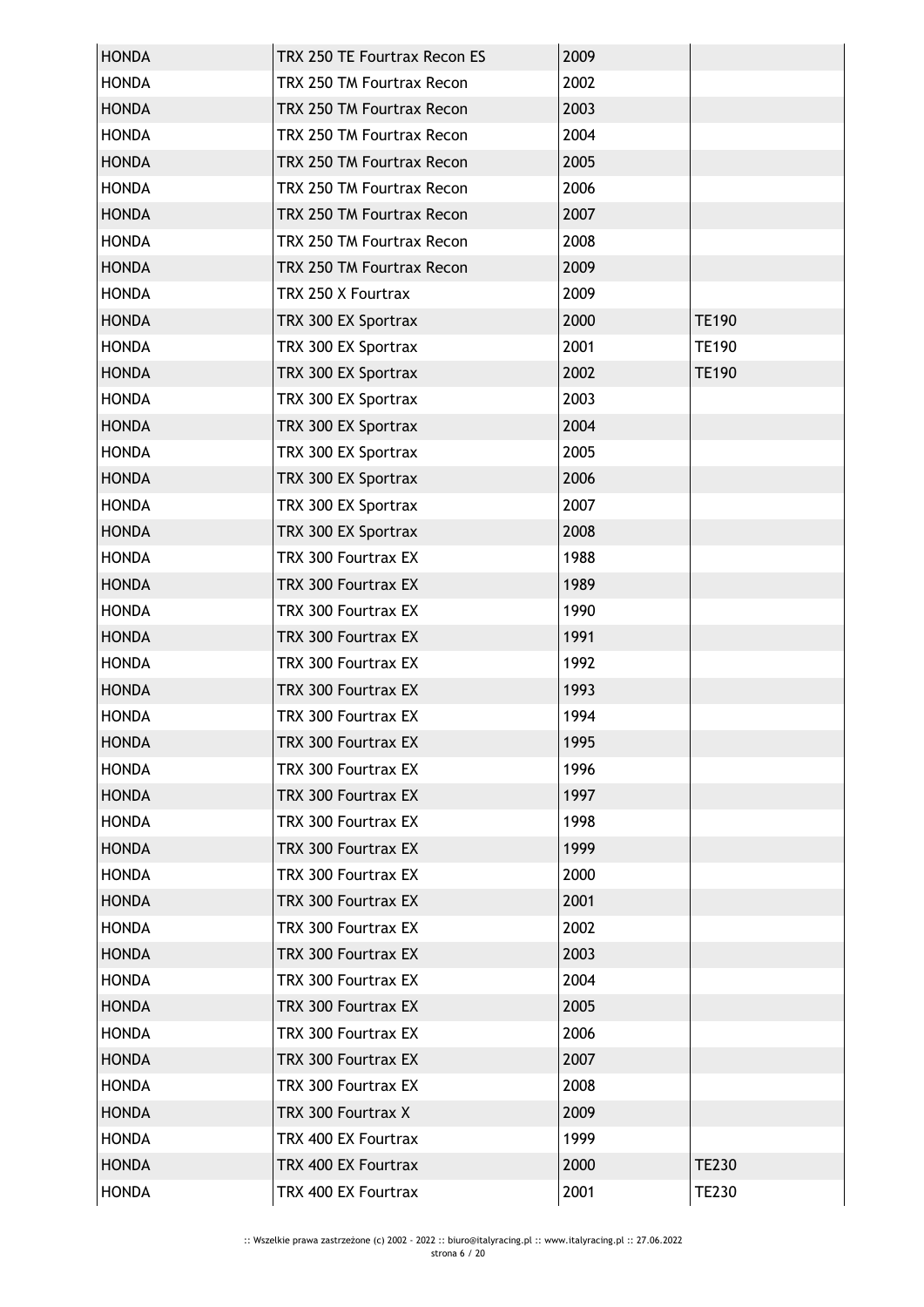| <b>HONDA</b> | TRX 400 EX Sportrax      | 1999 |              |
|--------------|--------------------------|------|--------------|
| <b>HONDA</b> | TRX 400 EX Sportrax      | 2000 |              |
| <b>HONDA</b> | TRX 400 EX Sportrax      | 2001 |              |
| <b>HONDA</b> | TRX 400 EX Sportrax      | 2002 |              |
| <b>HONDA</b> | TRX 400 EX Sportrax      | 2003 |              |
| <b>HONDA</b> | TRX 400 EX Sportrax      | 2004 |              |
| <b>HONDA</b> | TRX 400 EX Sportrax      | 2005 |              |
| <b>HONDA</b> | TRX 400 EX Sportrax      | 2006 |              |
| <b>HONDA</b> | TRX 400 EX Sportrax      | 2007 |              |
| <b>HONDA</b> | TRX 400 EX Sportrax      | 2008 |              |
| <b>HONDA</b> | TRX 400 EX Sportrax      | 2009 |              |
| <b>HONDA</b> | TRX 400 FA FourTrax AT   | 2006 | <b>TE29</b>  |
| <b>HONDA</b> | TRX 400 FA FourTrax AT   | 2007 |              |
| <b>HONDA</b> | TRX 400 Fourtrax Rancher | 2004 |              |
| <b>HONDA</b> | TRX 400 Fourtrax Rancher | 2005 |              |
| <b>HONDA</b> | TRX 400 Fourtrax Rancher | 2006 |              |
| <b>HONDA</b> | <b>TRX 700 XX</b>        | 2008 |              |
| <b>HONDA</b> | <b>TRX 700 XX</b>        | 2009 |              |
| <b>HONDA</b> | <b>VFR 750 R</b>         | 1988 | <b>RC30</b>  |
| <b>HONDA</b> | <b>VFR 750 R</b>         | 1989 | <b>RC30</b>  |
| <b>HONDA</b> | <b>VFR 750 R</b>         | 1990 | <b>RC30</b>  |
| <b>HONDA</b> | <b>VFR 750 R</b>         | 1991 | <b>RC30</b>  |
| <b>HONDA</b> | <b>VFR 750 R</b>         | 1992 | <b>RC30</b>  |
| <b>HONDA</b> | <b>VFR 750 R</b>         | 1993 | <b>RC30</b>  |
| <b>HONDA</b> | VT 600 C Shadow          | 1988 | <b>PC21</b>  |
| <b>HONDA</b> | VT 600 C Shadow          | 1989 | <b>PC21</b>  |
| <b>HONDA</b> | VT 600 C Shadow          | 1990 | <b>PC21</b>  |
| <b>HONDA</b> | VT 600 C Shadow          | 1991 | <b>PC21</b>  |
| <b>HONDA</b> | VT 600 C Shadow          | 1992 | <b>PC21</b>  |
| <b>HONDA</b> | VT 600 C Shadow          | 1993 | <b>PC21</b>  |
| <b>HONDA</b> | VT 600 C Shadow          | 1994 | <b>PC21</b>  |
| <b>HONDA</b> | VT 600 C Shadow          | 1995 | <b>PC21</b>  |
| <b>HONDA</b> | VT 600 C Shadow          | 1996 | <b>PC21</b>  |
| <b>HONDA</b> | VT 600 C Shadow          | 1997 | <b>PC21</b>  |
| <b>HONDA</b> | VT 600 C Shadow          | 1998 | <b>PC21</b>  |
| <b>HONDA</b> | VT 600 C Shadow          | 1999 | <b>PC21</b>  |
| <b>HONDA</b> | VT 600 C Shadow          | 2000 | <b>PC21</b>  |
| <b>HONDA</b> | VT 600 C Shadow          | 2001 |              |
| <b>HONDA</b> | VT 600 C Shadow          | 2002 |              |
| <b>HONDA</b> | VT 600 C Shadow          | 2003 |              |
| <b>HONDA</b> | XR 650 L                 | 1993 | <b>RD062</b> |
| <b>HONDA</b> | XR 650 L                 | 1994 | <b>RD062</b> |
| <b>HONDA</b> | XR 650 L                 | 1995 | <b>RD062</b> |
| <b>HONDA</b> | XR 650 L                 | 1996 | <b>RD062</b> |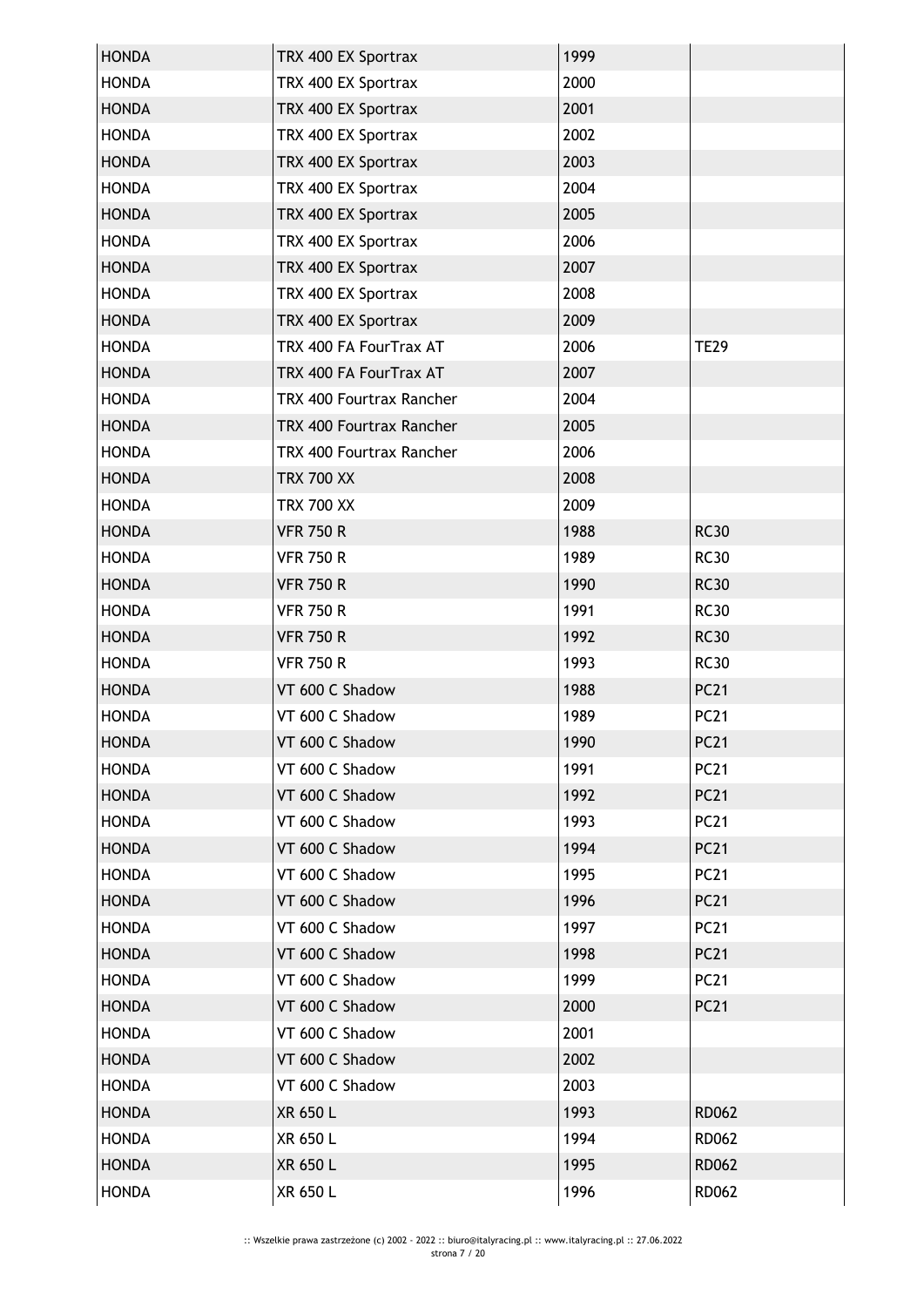| <b>HONDA</b>    | XR 650 L          | 1997 | <b>RD06</b>   |
|-----------------|-------------------|------|---------------|
| <b>HONDA</b>    | XR 650 L          | 1998 | <b>RD06</b>   |
| <b>HONDA</b>    | XR 650 L          | 1999 | <b>RD06</b>   |
| <b>HONDA</b>    | XR 650 L          | 2000 | <b>RD06</b>   |
| <b>HONDA</b>    | XR 650 L          | 2001 | <b>RD06</b>   |
| <b>HONDA</b>    | XR 650 L          | 2002 | <b>RD06</b>   |
| <b>HONDA</b>    | XR 650 L          | 2003 | <b>RD06</b>   |
| <b>HONDA</b>    | XR 650 L          | 2004 |               |
| <b>HONDA</b>    | XR 650 L          | 2005 |               |
| <b>HONDA</b>    | XR 650 L          | 2006 |               |
| <b>HONDA</b>    | <b>XR 650 L</b>   | 2007 |               |
| <b>HONDA</b>    | XR 650 L          | 2008 |               |
| <b>HONDA</b>    | <b>XR 650 L</b>   | 2009 |               |
| <b>KAWASAKI</b> | BJ 250 A Estrella | 1994 | <b>BJ250A</b> |
| <b>KAWASAKI</b> | BJ 250 A Estrella | 1995 | <b>BJ250A</b> |
| <b>KAWASAKI</b> | BJ 250 C Estrella | 1996 | <b>BJ250C</b> |
| <b>KAWASAKI</b> | BJ 250 C Estrella | 1997 | <b>BJ250C</b> |
| <b>KAWASAKI</b> | BJ 250 C Estrella | 1998 | <b>BJ250C</b> |
| <b>KAWASAKI</b> | BJ 250 C Estrella | 1999 | <b>BJ250C</b> |
| <b>KAWASAKI</b> | <b>KFX 400 A</b>  | 2003 |               |
| <b>KAWASAKI</b> | <b>KFX 400 A</b>  | 2004 |               |
| <b>KAWASAKI</b> | <b>KFX 400 A</b>  | 2005 |               |
| <b>KAWASAKI</b> | <b>KFX 400 A</b>  | 2006 |               |
| <b>KAWASAKI</b> | <b>KLX 650 C</b>  | 1993 | <b>LX650C</b> |
| KAWASAKI        | <b>KLX 650 C</b>  | 1994 | <b>LX650C</b> |
| <b>KAWASAKI</b> | <b>KLX 650 C</b>  | 1995 | <b>LX650C</b> |
| <b>KAWASAKI</b> | <b>KLX 650 R</b>  | 1993 | <b>LX650A</b> |
| <b>KAWASAKI</b> | <b>KLX 650 R</b>  | 1994 | <b>LX650A</b> |
| <b>KAWASAKI</b> | <b>KLX 650 R</b>  | 1995 | <b>LX650A</b> |
| <b>KAWASAKI</b> | <b>KLX 650 R</b>  | 1996 | <b>LX650A</b> |
| <b>KAWASAKI</b> | <b>KLX 650 R</b>  | 1997 | <b>LX650A</b> |
| <b>KAWASAKI</b> | <b>KSF 400</b>    | 2003 |               |
| <b>KAWASAKI</b> | <b>KSF 400</b>    | 2004 |               |
| <b>KAWASAKI</b> | Z 1000 A          | 2003 | ZRT00AA       |
| <b>KAWASAKI</b> | Z 1000 A          | 2004 | ZRT00AA       |
| KAWASAKI        | Z 1000 A          | 2005 | ZRT00AA       |
| <b>KAWASAKI</b> | Z 1000 A          | 2006 | ZRT00AA       |
| KAWASAKI        | Z 1000 B          | 2007 |               |
| <b>KAWASAKI</b> | Z 1000 B          | 2008 |               |
| <b>KAWASAKI</b> | Z 1000 B          | 2009 |               |
| <b>KAWASAKI</b> | Z 750             | 2007 |               |
| <b>KAWASAKI</b> | Z 750 J           | 2004 |               |
| <b>KAWASAKI</b> | Z 750 J           | 2005 |               |
| KAWASAKI        | Z 750 J           | 2006 |               |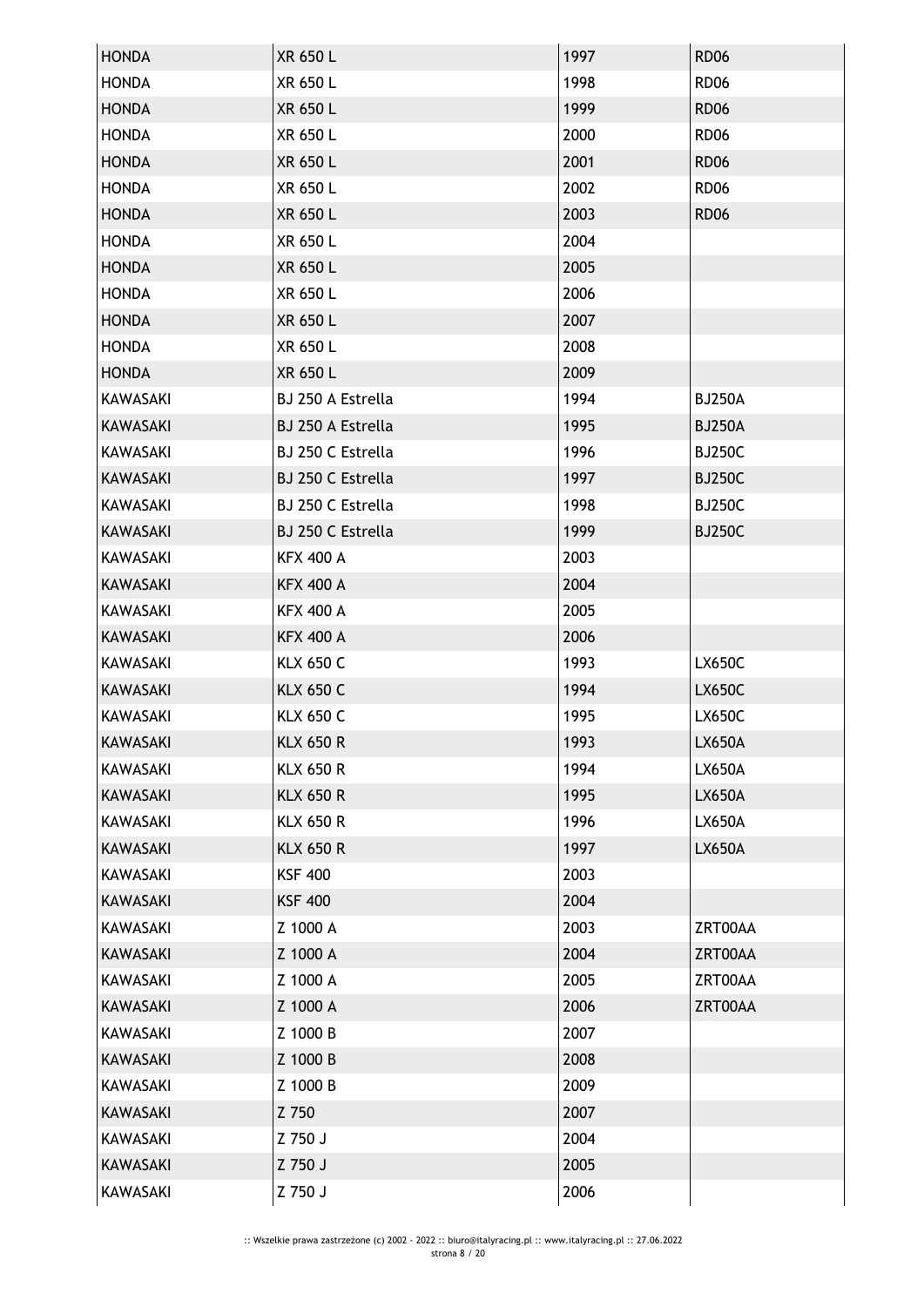| <b>KAWASAKI</b> | ZR 400 Xanthus | 1992 |                |
|-----------------|----------------|------|----------------|
| KAWASAKI        | ZR 400 Xanthus | 1993 |                |
| <b>KAWASAKI</b> | ZR 400 Xanthus | 1994 |                |
| <b>KAWASAKI</b> | ZR 400 Xanthus | 1995 |                |
| <b>KAWASAKI</b> | <b>ZRX 400</b> | 1995 |                |
| KAWASAKI        | <b>ZRX 400</b> | 1996 |                |
| <b>KAWASAKI</b> | <b>ZRX 400</b> | 1997 |                |
| KAWASAKI        | $ZX-6R$        | 1995 | <b>ZX600F</b>  |
| <b>KAWASAKI</b> | $ZX-6R$        | 1996 | <b>ZX600F</b>  |
| <b>KAWASAKI</b> | $ZX-6R$        | 1997 | <b>ZX600F</b>  |
| <b>KAWASAKI</b> | $ZX-6R$        | 1998 | <b>ZX600G</b>  |
| <b>KAWASAKI</b> | $ZX-6R$        | 1999 | ZX600G         |
| <b>KAWASAKI</b> | $ZX-6R$        | 2000 | <b>ZX600JJ</b> |
| <b>KAWASAKI</b> | $ZX-6R$        | 2001 | ZX600JJ        |
| <b>KAWASAKI</b> | $ZX-6R$        | 2002 | ZX600JJ        |
| <b>KAWASAKI</b> | $ZX-6R$        | 2003 | ZX600KK        |
| <b>KAWASAKI</b> | $ZX-6R$        | 2004 |                |
| <b>KAWASAKI</b> | $ZX-6R$        | 2005 |                |
| <b>KAWASAKI</b> | $ZX-6R$        | 2007 | <b>ZX600P</b>  |
| KAWASAKI        | $ZX-6R$        | 2008 | <b>ZX600P</b>  |
| <b>KAWASAKI</b> | $ZX-6R$        | 2009 |                |
| <b>KAWASAKI</b> | $ZX-6R$        | 2010 |                |
| <b>KAWASAKI</b> | ZX-6R (636)    | 2002 | ZX636          |
| KAWASAKI        | ZX-6R (636)    | 2003 | ZX636B         |
| KAWASAKI        | ZX-6R (636)    | 2004 | ZX636B         |
| <b>KAWASAKI</b> | ZX-6R (636)    | 2005 | ZX636C         |
| KAWASAKI        | ZX-6R (636)    | 2006 | ZX636C         |
| KAWASAKI        | ZX-6R (636)    | 2007 |                |
| <b>KAWASAKI</b> | ZX-6R (636)    | 2008 |                |
| KAWASAKI        | ZX-6RR         | 2003 |                |
| <b>KAWASAKI</b> | ZX-6RR         | 2004 |                |
| KAWASAKI        | ZX-6RR         | 2005 |                |
| KAWASAKI        | ZX-6RR         | 2006 |                |
| <b>KAWASAKI</b> | ZX-7RR         | 1996 | <b>ZX750N</b>  |
| <b>KAWASAKI</b> | ZX-7RR         | 1997 | <b>ZX750N</b>  |
| KAWASAKI        | ZX-7RR         | 1998 | <b>ZX750N</b>  |
| KAWASAKI        | ZX-7RR         | 1999 | <b>ZX750N</b>  |
| KAWASAKI        | $ZX-9R$        | 1994 | ZX900B         |
| <b>KAWASAKI</b> | $ZX-9R$        | 1998 | ZX900CC        |
| KAWASAKI        | ZX-9R          | 1999 | ZX900CC        |
| <b>KAWASAKI</b> |                | 2000 | ZX900EE        |
|                 | $ZX-9R$        |      |                |
| KAWASAKI        | ZX-9R          | 2001 | ZX900EE        |
| KAWASAKI        | ZX-9R          | 2002 | ZX900EF        |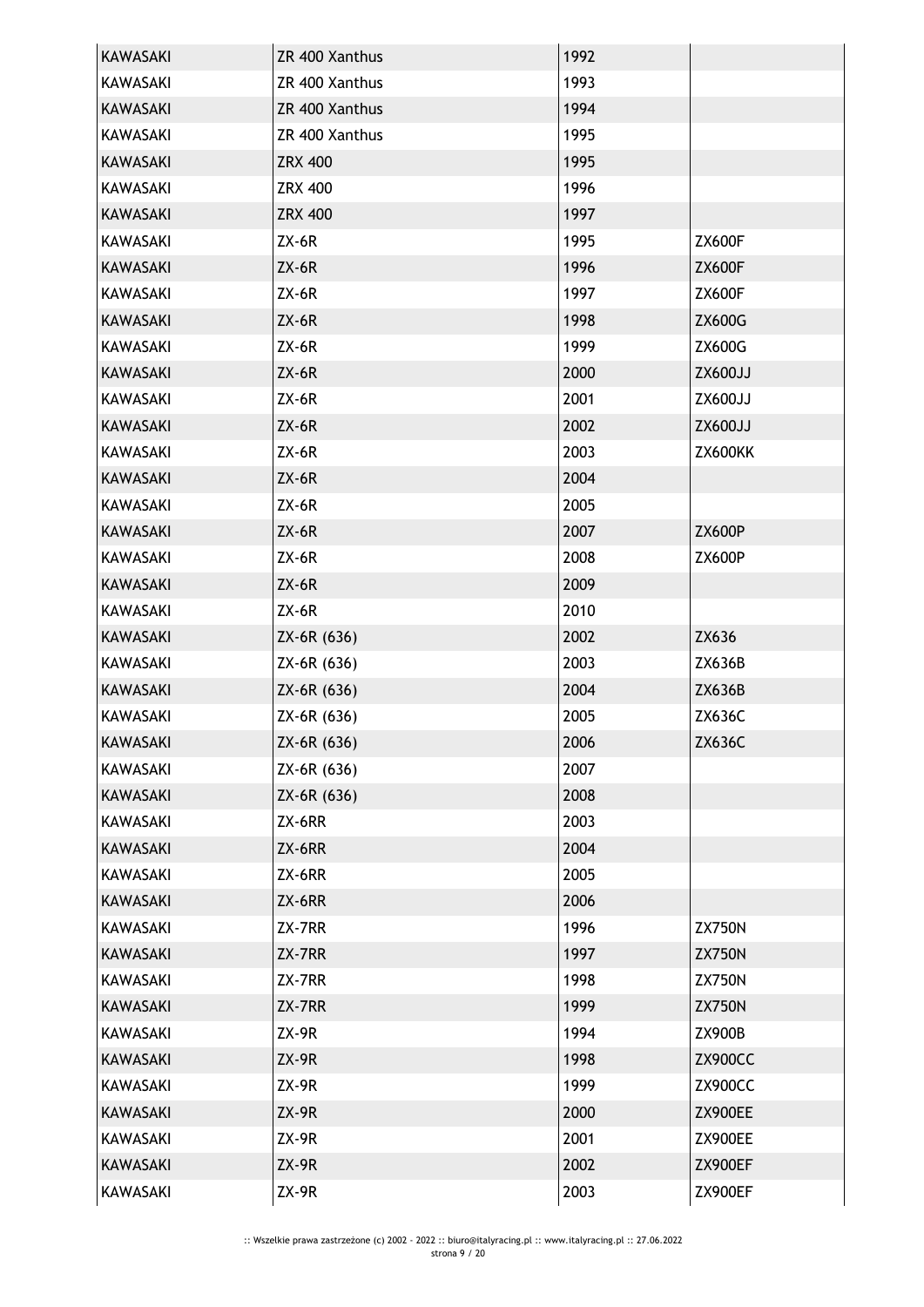| <b>KAWASAKI</b> | <b>ZXR 400 L</b>         | 1991 | <b>ZX400L</b> |
|-----------------|--------------------------|------|---------------|
| <b>KAWASAKI</b> | <b>ZXR 400 L</b>         | 1992 | <b>ZX400L</b> |
| <b>KAWASAKI</b> | <b>ZXR 400 L</b>         | 1993 | <b>ZX400L</b> |
| <b>KAWASAKI</b> | <b>ZXR 400 L</b>         | 1994 | <b>ZX400L</b> |
| KAWASAKI        | <b>ZXR 400 L</b>         | 1995 | <b>ZX400L</b> |
| KAWASAKI        | <b>ZXR 400 L</b>         | 1996 | <b>ZX400L</b> |
| KAWASAKI        | <b>ZXR 400 L</b>         | 1997 | <b>ZX400L</b> |
| <b>KAWASAKI</b> | <b>ZXR 400 L</b>         | 1998 | ZX400L        |
| <b>KAWASAKI</b> | <b>ZXR 400 L</b>         | 1999 | <b>ZX400L</b> |
| <b>KAWASAKI</b> | <b>ZXR 750 R</b>         | 1991 | <b>ZX750K</b> |
| <b>KAWASAKI</b> | <b>ZXR 750 R</b>         | 1992 | <b>ZX750K</b> |
| <b>KAWASAKI</b> | <b>ZXR 750 R</b>         | 1993 | <b>ZX750M</b> |
| <b>KAWASAKI</b> | <b>ZXR 750 R</b>         | 1994 | <b>ZX750M</b> |
| <b>KAWASAKI</b> | <b>ZXR 750 R</b>         | 1995 | <b>ZX750M</b> |
| <b>KAWASAKI</b> | <b>ZZR 600 E</b>         | 2005 | <b>ZX600E</b> |
| KAWASAKI        | <b>ZZR 600 E</b>         | 2006 | <b>ZX600E</b> |
| <b>KAWASAKI</b> | <b>ZZR 600 E</b>         | 2007 |               |
| <b>KAWASAKI</b> | <b>ZZR 600 E</b>         | 2008 |               |
| <b>KREIDLER</b> | Mustang 250              | 2004 |               |
| <b>KREIDLER</b> | Mustang 250              | 2005 |               |
| <b>KTM</b>      | Adventure 640 R          | 1999 | 4T-640 EGS    |
| <b>KTM</b>      | Adventure 640 R          | 2000 | 4T-640 EGS    |
| <b>KTM</b>      | Adventure 640 R          | 2001 | 4T-640 EGS    |
| <b>KTM</b>      | Adventure 640 R          | 2002 | 4T-640 EGS    |
| <b>KTM</b>      | Duke 620                 | 1996 |               |
| <b>KTM</b>      | Duke 620                 | 1997 |               |
| <b>KTM</b>      | Duke 620                 | 1998 |               |
| <b>KTM</b>      | <b>Duke 620 E</b>        | 1996 |               |
| <b>KTM</b>      | <b>Duke 620 E</b>        | 1997 |               |
| <b>KTM</b>      | Duke 620 E               | 1998 |               |
| <b>KTM</b>      | Duke 640 E               | 1999 | DK II         |
| <b>KTM</b>      | Duke 640 E               | 2000 | DK II         |
| <b>KTM</b>      | Duke 640 E               | 2001 | DK II         |
| <b>KTM</b>      | Duke 640 E               | 2002 | DK II         |
| <b>KTM</b>      | <b>EGS 400 LC4</b>       | 1998 |               |
| <b>KTM</b>      | <b>EGS 400 LC4 E</b>     | 1997 |               |
| <b>KTM</b>      | <b>EGS 400 LC4 E</b>     | 1998 |               |
| <b>KTM</b>      | <b>EGS 400 LC4 E</b>     | 1999 |               |
| <b>KTM</b>      | <b>EGS 400 LC4 E</b>     | 2000 |               |
| <b>KTM</b>      | <b>EGS 400 LC4 E</b>     | 2001 |               |
| <b>KTM</b>      | EGS 620 LC4              | 1997 |               |
| <b>KTM</b>      | EGS 620 LC4              | 1998 |               |
| <b>KTM</b>      | EGS 620 LC4 E Adventurer | 1998 |               |
| <b>KTM</b>      | <b>EXC 620 LC4</b>       | 1996 |               |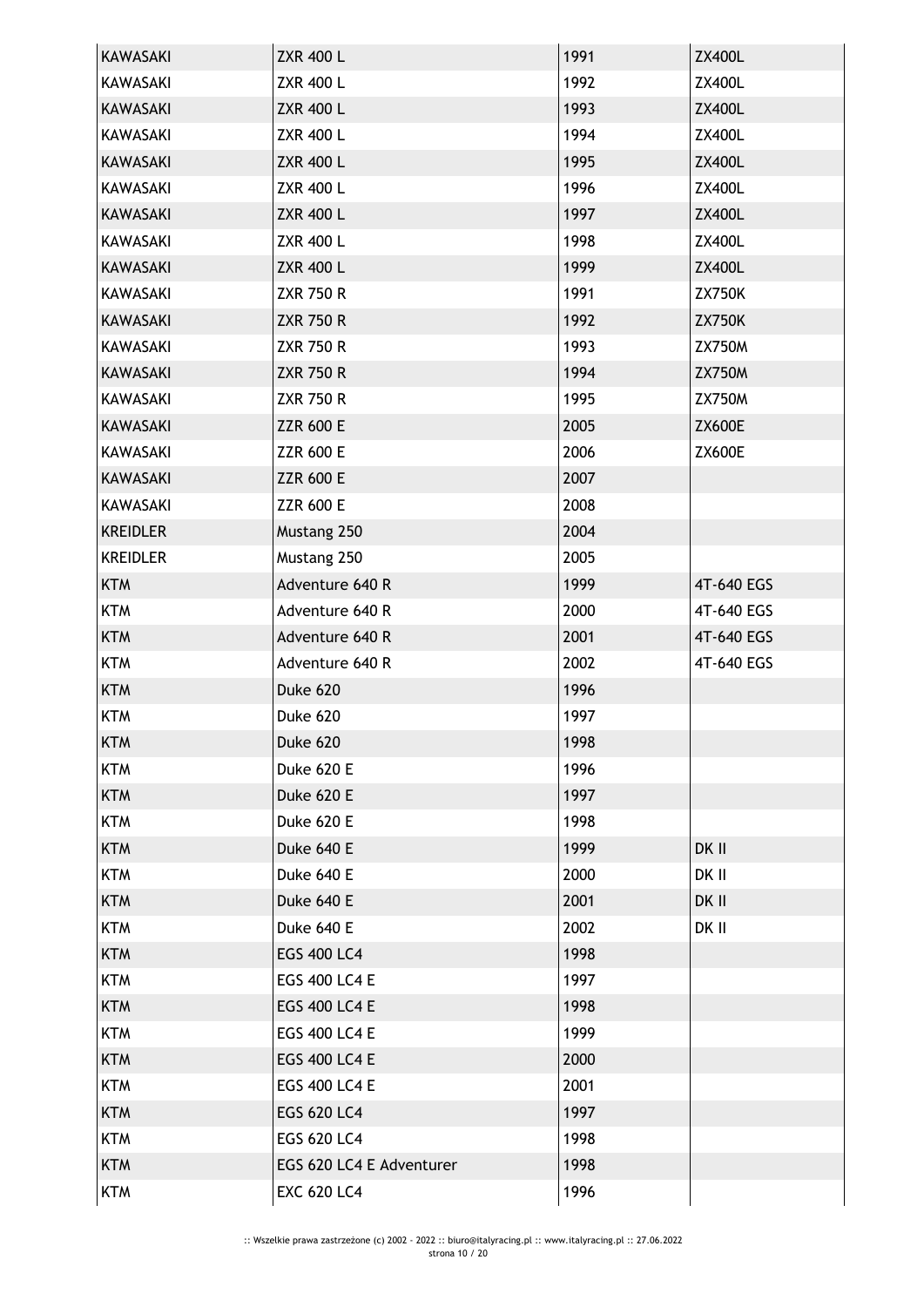| <b>KTM</b>   | <b>EXC 620 LC4</b>    | 1997 |            |
|--------------|-----------------------|------|------------|
| <b>KTM</b>   | <b>EXC 620 LC4</b>    | 1998 |            |
| <b>KTM</b>   | <b>EXC 620 LC4</b>    | 1999 |            |
| <b>KTM</b>   | <b>EXC 620 LC4 4T</b> | 1998 |            |
| <b>KTM</b>   | <b>EXC 620 LC4 4T</b> | 1999 |            |
| <b>KTM</b>   | LC4 620 Super Moto    | 1999 |            |
| <b>KTM</b>   | LC4 640               | 1999 |            |
| <b>KTM</b>   | LC4 640 E             | 1998 | 4T-640 EGS |
| <b>KTM</b>   | LC4 640 E             | 1999 | 4T-640 EGS |
| <b>KTM</b>   | LC4 640 E             | 2000 | 4T-640 EGS |
| <b>KTM</b>   | LC4 640 E             | 2001 | 4T-640 EGS |
| <b>KTM</b>   | LC4 640 E             | 2002 | 4T-640 EGS |
| <b>KTM</b>   | LC4 640 E Super Moto  | 1999 |            |
| <b>KTM</b>   | LC4 640 E Super Moto  | 2000 |            |
| <b>KTM</b>   | LC4 640 E Super Moto  | 2001 |            |
| <b>KTM</b>   | LC4 640 E Super Moto  | 2002 |            |
| <b>KTM</b>   | LC4 640 Six Days      | 1999 |            |
| <b>KYMCO</b> | Calypso 125           | 1997 | SE25BA     |
| <b>KYMCO</b> | Calypso 125           | 1998 | SE25BA     |
| <b>KYMCO</b> | Calypso 125           | 1999 |            |
| <b>KYMCO</b> | <b>Dink 125</b>       | 2000 |            |
| <b>KYMCO</b> | <b>Dink 125</b>       | 2001 |            |
| <b>KYMCO</b> | <b>Dink 125</b>       | 2002 |            |
| <b>KYMCO</b> | <b>Dink 125</b>       | 2003 |            |
| <b>KYMCO</b> | <b>Dink 125</b>       | 2004 |            |
| <b>KYMCO</b> | <b>Dink 125</b>       | 2005 |            |
| <b>KYMCO</b> | <b>Dink 125</b>       | 2006 |            |
| <b>KYMCO</b> | Ego 125               | 2000 |            |
| <b>KYMCO</b> | Ego 125               | 2001 |            |
| <b>KYMCO</b> | Grand Dink 125        | 2001 | S40010     |
| <b>KYMCO</b> | Grand Dink 125        | 2002 | S40010     |
| <b>KYMCO</b> | Grand Dink 125        | 2003 | S40011     |
| <b>KYMCO</b> | Grand Dink 125        | 2004 | S40011     |
| <b>KYMCO</b> | Grand Dink 125        | 2005 | S40011     |
| <b>KYMCO</b> | Grand Dink 125        | 2006 | S40011     |
| <b>KYMCO</b> | Heroism 125           | 1995 | SE25BA     |
| <b>KYMCO</b> | Heroism 125           | 1996 | SE25BA     |
| <b>KYMCO</b> | Heroism 125           | 1997 | SE25BA     |
| <b>KYMCO</b> | Heroism 125           | 1998 | SE25BA     |
| <b>KYMCO</b> | Heroism 125           | 1999 | SE25BA     |
| <b>KYMCO</b> | Heroism 125           | 2000 |            |
| <b>KYMCO</b> | Heroism 150           | 1995 | SE30AD     |
| <b>KYMCO</b> | Heroism 150           | 1996 | SE30AD     |
| <b>KYMCO</b> | Heroism 150           | 1997 | SE30AD     |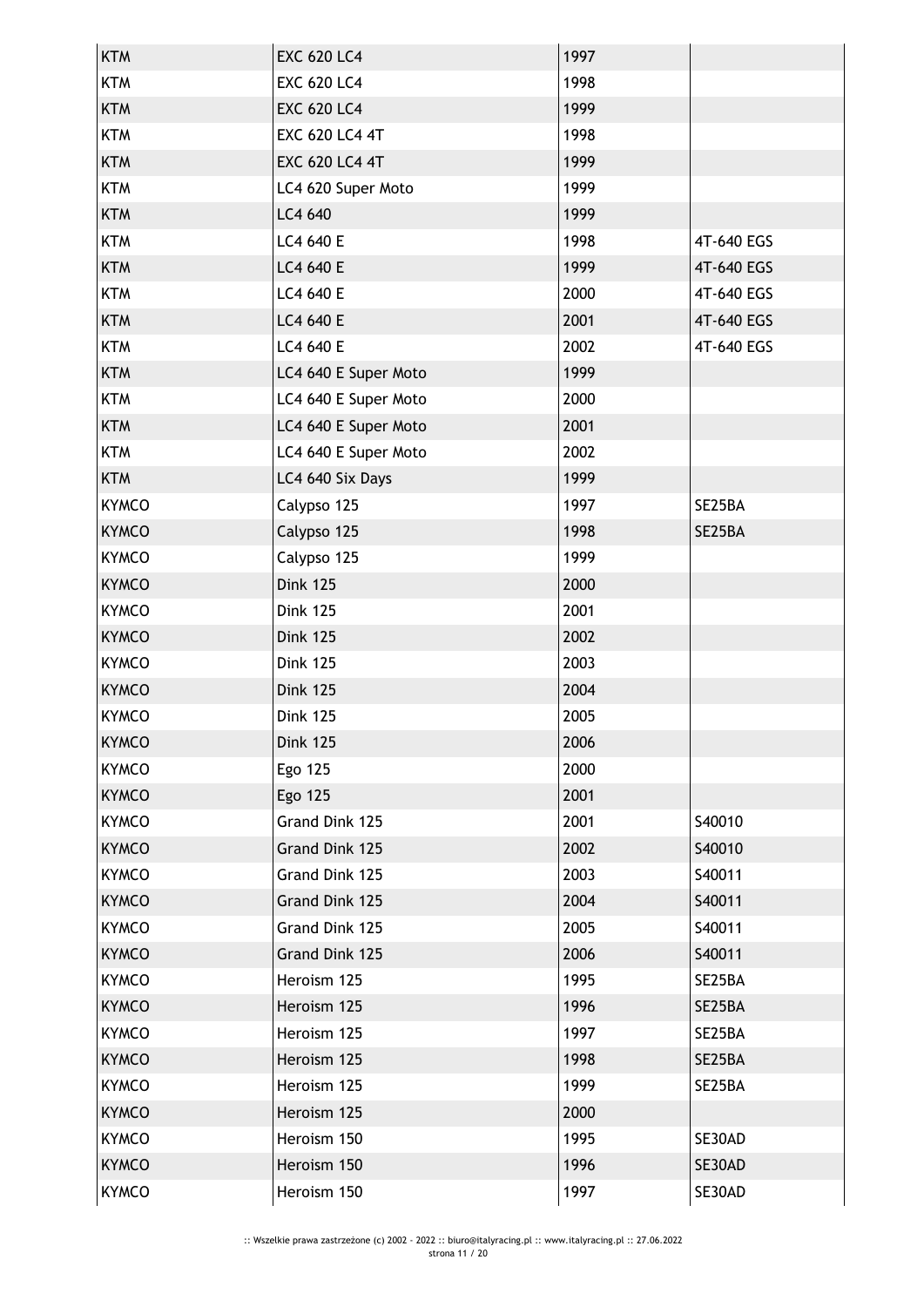| <b>KYMCO</b>     | Heroism 150      | 1998 | SE30AD              |
|------------------|------------------|------|---------------------|
| <b>KYMCO</b>     | Heroism 150      | 1999 | SE30AD              |
| <b>KYMCO</b>     | Heroism 150      | 2000 | SE30AD              |
| <b>KYMCO</b>     | Movie 125 XL     | 2002 | S50010              |
| <b>KYMCO</b>     | Movie 125 XL     | 2003 | S50011              |
| <b>KYMCO</b>     | Movie 125 XL     | 2004 | S50011              |
| <b>KYMCO</b>     | Movie 125 XL     | 2005 | S50011              |
| <b>KYMCO</b>     | <b>MXU 150</b>   | 2007 | L80000              |
| <b>KYMCO</b>     | <b>MXU 150</b>   | 2008 | L80000              |
| <b>KYMCO</b>     | <b>MXU 150</b>   | 2009 | L80000              |
| <b>KYMCO</b>     | Spacer 125       | 1997 | SH <sub>25</sub> AA |
| <b>KYMCO</b>     | Spacer 125       | 1998 | SH <sub>25</sub> AA |
| <b>KYMCO</b>     | Spacer 125       | 1999 | SH <sub>25</sub> AA |
| <b>KYMCO</b>     | Venox 250        | 2009 | R20012              |
| <b>KYMCO</b>     | Vivio 125        | 2000 |                     |
| <b>KYMCO</b>     | Vivio 125        | 2001 |                     |
| <b>KYMCO</b>     | Yager 125        | 2000 | SH <sub>25</sub> AA |
| <b>KYMCO</b>     | Yager 125        | 2001 | SH <sub>25</sub> AA |
| <b>KYMCO</b>     | Yager 125        | 2002 | SH25BB              |
| <b>KYMCO</b>     | Yager 125        | 2003 | SH25BB              |
| <b>KYMCO</b>     | Yager 125        | 2004 | SH25BB              |
| <b>KYMCO</b>     | Yager 125        | 2005 | SH25BC              |
| <b>KYMCO</b>     | Yager 125        | 2006 | SH <sub>25</sub> BC |
| <b>MV AGUSTA</b> | 750 F4           | 2000 |                     |
| MV AGUSTA        | 750 F4           | 2001 |                     |
| PIAGGIO/VESPA    | ET4 125          | 1996 | ZAPM04000           |
| PIAGGIO/VESPA    | ET4 125          | 1997 | ZAPM04000           |
| PIAGGIO/VESPA    | ET4 125          | 1998 | ZAPM04000           |
| PIAGGIO/VESPA    | ET4 125          | 1999 | ZAPM04000           |
| PIAGGIO/VESPA    | Zip II 50 4T     | 2000 | ZAPC25000           |
| PIAGGIO/VESPA    | Zip II 50 4T     | 2001 | ZAPC25000           |
| PIAGGIO/VESPA    | Zip II 50 4T     | 2002 | ZAPC25000           |
| PIAGGIO/VESPA    | Zip II 50 4T     | 2003 | ZAPC25000           |
| PIAGGIO/VESPA    | Zip II Cat 50 DT | 2000 | ZAPC25000           |
| PIAGGIO/VESPA    | Zip II Cat 50 DT | 2001 | ZAPC25000           |
| PIAGGIO/VESPA    | Zip II Cat 50 DT | 2002 | ZAPC25000           |
| PIAGGIO/VESPA    | Zip II Cat 50 DT | 2003 | ZAPC25000           |
| Polaris          | Outlaw 450 MXR   | 2008 |                     |
| Polaris          | Outlaw 450 MXR   | 2009 |                     |
| Polaris          | Outlaw 450 MXR   | 2010 |                     |
| Polaris          | Outlaw 500       | 2006 |                     |
| Polaris          | Outlaw 500       | 2007 |                     |
| Polaris          | Predator 500     | 2003 |                     |
| Polaris          | Predator 500     | 2004 |                     |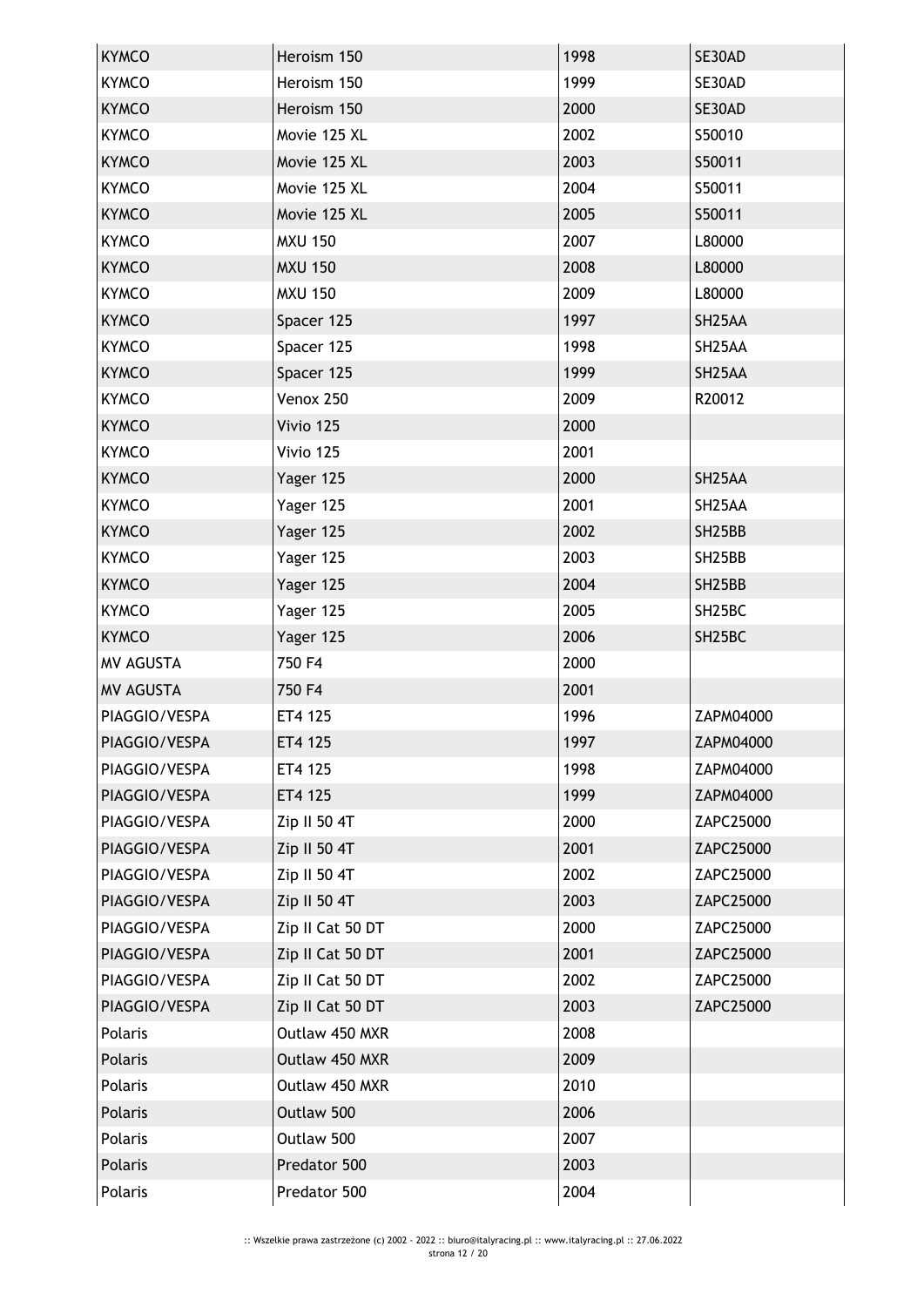| Polaris      | Predator 500      | 2005 |                 |
|--------------|-------------------|------|-----------------|
| Polaris      | Predator 500      | 2006 |                 |
| Polaris      | Predator 500      | 2007 |                 |
| Polaris      | Predator 500 Ed   | 2005 |                 |
| <b>REX</b>   | 250 Quad          | 2008 |                 |
| <b>REX</b>   | 250 Quad          | 2009 |                 |
| <b>REX</b>   | Rex 250 Quad      | 2007 |                 |
| SANGYANG/SYM | Euro-MX 125       | 2005 |                 |
| SANGYANG/SYM | Euro-MX 125       | 2006 |                 |
| SANGYANG/SYM | GTS 125 Joymax    | 2005 | LM12W5-6        |
| SANGYANG/SYM | GTS 125 Joymax    | 2006 | LM12W5-6        |
| SANGYANG/SYM | GTS 125 Joymax    | 2007 | LM12W5-6        |
| SANGYANG/SYM | GTS 125 Joymax    | 2008 |                 |
| SANGYANG/SYM | GTS 125 Joymax    | 2009 |                 |
| SANGYANG/SYM | HD 125            | 2005 |                 |
| SANGYANG/SYM | HD 125            | 2006 |                 |
| SANGYANG/SYM | <b>HD 125</b>     | 2007 | LH12W5-6        |
| SANGYANG/SYM | HD 125            | 2008 | LH12W5-6        |
| SANGYANG/SYM | <b>HD 125 Evo</b> | 2009 | <b>LH12WB-6</b> |
| SANGYANG/SYM | HD 200            | 2005 |                 |
| SANGYANG/SYM | HD 200            | 2006 |                 |
| SANGYANG/SYM | HD 200            | 2007 | LH18W5-6        |
| SANGYANG/SYM | <b>HD 200 Evo</b> | 2008 | LH18W7-6        |
| SANGYANG/SYM | <b>HD 200 Evo</b> | 2009 | LH18W7-6        |
| SANGYANG/SYM | Joyride 125       | 2002 | <b>LA12W6</b>   |
| SANGYANG/SYM | Joyride 125       | 2003 |                 |
| SANGYANG/SYM | Joyride 125       | 2004 |                 |
| SANGYANG/SYM | Joyride 125       | 2005 |                 |
| SANGYANG/SYM | Joyride 125       | 2006 |                 |
| SANGYANG/SYM | Joyride 125       | 2007 |                 |
| SANGYANG/SYM | Joyride 125       | 2008 | LD12W-6         |
| SANGYANG/SYM | Joyride 125 Evo   | 2009 | LF12W-6         |
| SANGYANG/SYM | Joyride 200       | 2005 |                 |
| SANGYANG/SYM | Joyride 200       | 2006 |                 |
| SANGYANG/SYM | Joyride 200       | 2007 |                 |
| SANGYANG/SYM | <b>RS 125</b>     | 2004 |                 |
| SANGYANG/SYM | <b>RS 125</b>     | 2005 |                 |
| SANGYANG/SYM | <b>RS 125</b>     | 2006 |                 |
| SANGYANG/SYM | <b>RS 125</b>     | 2007 |                 |
| SANGYANG/SYM | Shark 125         | 1999 |                 |
| SANGYANG/SYM | Shark 125         | 2000 |                 |
| SANGYANG/SYM | Shark 125         | 2001 |                 |
| SANGYANG/SYM | Shark 125         | 2002 |                 |
| SANGYANG/SYM | Shark 125         | 2003 |                 |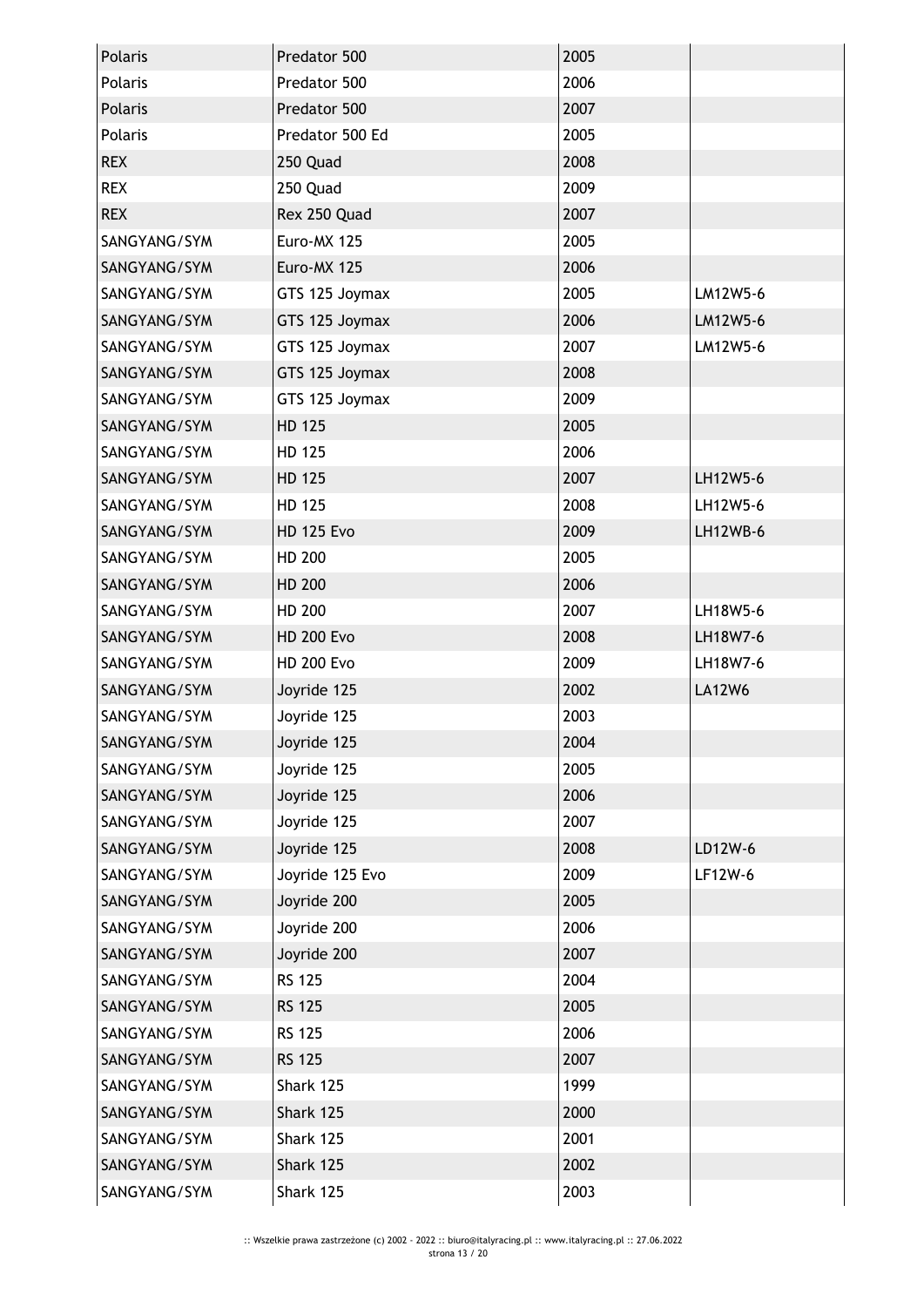| SANGYANG/SYM  | TrackRunner 200  | 2005 | <b>UA18A1-6</b> |
|---------------|------------------|------|-----------------|
| SANGYANG/SYM  | TrackRunner 200  | 2006 | <b>UA18A1-6</b> |
| SANGYANG/SYM  | TrackRunner 200  | 2007 | <b>UA18A1-6</b> |
| SANGYANG/SYM  | TrackRunner 200  | 2008 | <b>UA18A1-6</b> |
| SANGYANG/SYM  | TrackRunner 200  | 2009 | <b>UA18A1-6</b> |
| <b>SUZUKI</b> | DR 650 SE        | 1996 | SP46B           |
| <b>SUZUKI</b> | DR 650 SE        | 1997 | SP46B           |
| <b>SUZUKI</b> | DR 650 SE        | 1998 | SP46B           |
| <b>SUZUKI</b> | DR 650 SE        | 1999 | SP46B           |
| <b>SUZUKI</b> | DR 650 SE        | 2000 | SP46B           |
| <b>SUZUKI</b> | DR 650 SE        | 2001 |                 |
| <b>SUZUKI</b> | DR 650 SE        | 2002 |                 |
| <b>SUZUKI</b> | DR 650 SE        | 2003 |                 |
| <b>SUZUKI</b> | DR 650 SE        | 2004 |                 |
| <b>SUZUKI</b> | DR 650 SE        | 2005 |                 |
| <b>SUZUKI</b> | DR 650 SE        | 2006 |                 |
| <b>SUZUKI</b> | DR 650 SE        | 2007 |                 |
| <b>SUZUKI</b> | DR 650 SE        | 2008 |                 |
| <b>SUZUKI</b> | DR 650 SE        | 2009 |                 |
| <b>SUZUKI</b> | DR 650 SE        | 2010 |                 |
| <b>SUZUKI</b> | GSF 400 Bandit   | 1991 | GK75B           |
| <b>SUZUKI</b> | GSF 400 Bandit   | 1992 | GK75B           |
| <b>SUZUKI</b> | GSF 400 Bandit   | 1993 | GK75B           |
| <b>SUZUKI</b> | GSF 400 Bandit   | 1994 | GK75B           |
| <b>SUZUKI</b> | GSF 400 Bandit   | 1995 | GK75B           |
| <b>SUZUKI</b> | GSF 600 Bandit   | 1995 | GN77B           |
| <b>SUZUKI</b> | GSF 600 Bandit   | 1996 | GN77B           |
| <b>SUZUKI</b> | GSF 600 Bandit   | 1997 | GN77B           |
| <b>SUZUKI</b> | GSF 600 Bandit   | 1998 | GN77B           |
| <b>SUZUKI</b> | GSF 600 Bandit   | 1999 | GN77B           |
| <b>SUZUKI</b> | GSF 600 Bandit   | 2000 | A81121          |
| <b>SUZUKI</b> | GSF 600 Bandit   | 2001 | A81121          |
| <b>SUZUKI</b> | GSF 600 Bandit   | 2002 | A81121          |
| <b>SUZUKI</b> | GSF 600 Bandit   | 2003 | A81121          |
| <b>SUZUKI</b> | GSF 600 Bandit   | 2004 | A81121          |
| <b>SUZUKI</b> | GSF 600 S Bandit | 1996 | GN77B           |
| <b>SUZUKI</b> | GSF 600 S Bandit | 1997 | GN77B           |
| <b>SUZUKI</b> | GSF 600 S Bandit | 1998 | GN77B           |
| <b>SUZUKI</b> | GSF 600 S Bandit | 1999 | GN77B           |
| <b>SUZUKI</b> | GSF 600 S Bandit | 2000 | A81111          |
| <b>SUZUKI</b> | GSF 600 S Bandit | 2001 | A81111          |
| <b>SUZUKI</b> | GSF 600 S Bandit | 2002 | A81111          |
| <b>SUZUKI</b> | GSF 600 S Bandit | 2003 | A81111          |
| <b>SUZUKI</b> | GSF 600 S Bandit | 2004 | A81111          |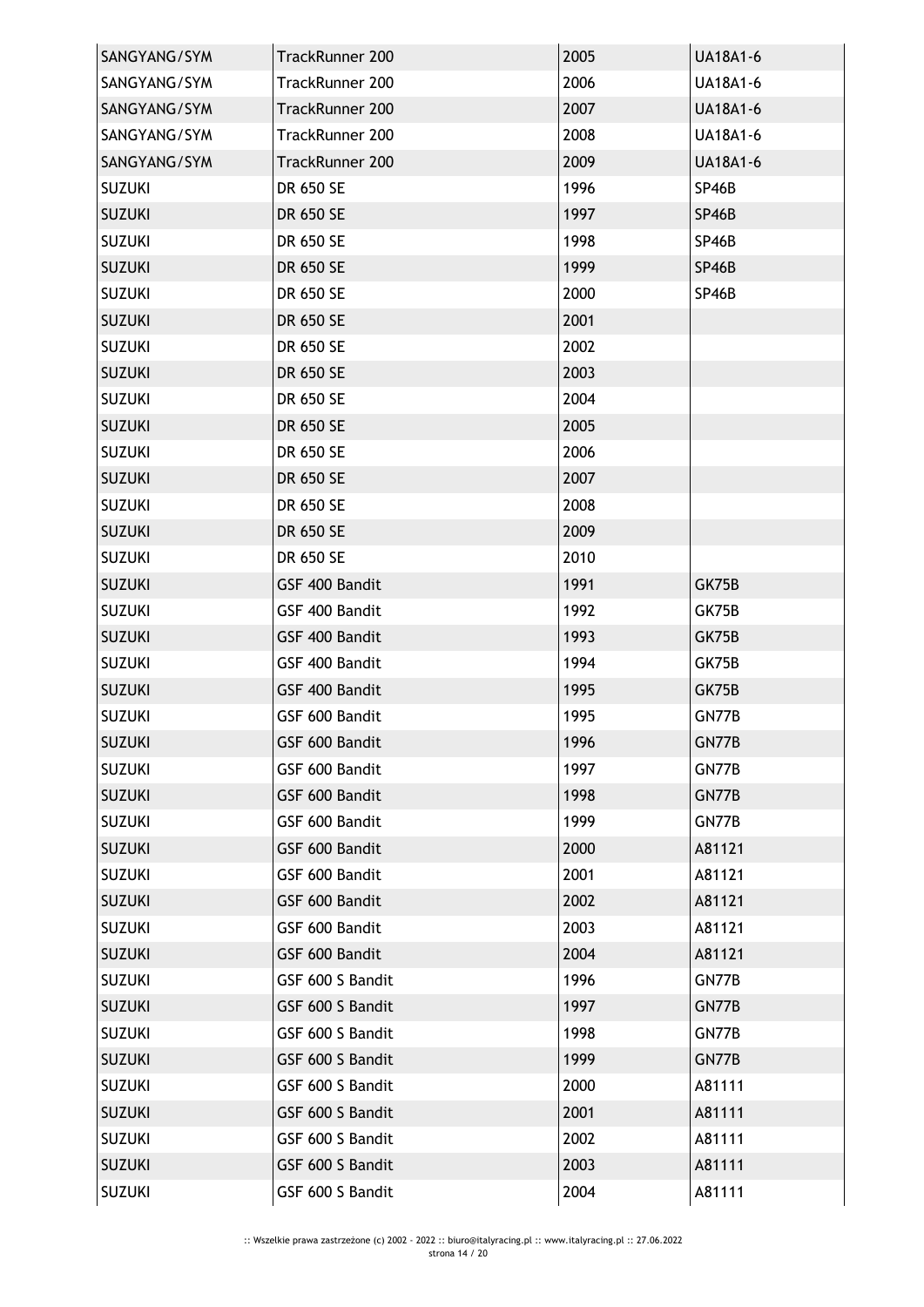| <b>SUZUKI</b> | GSF 650 A ABS Bandit  | 2005 | B51141        |
|---------------|-----------------------|------|---------------|
| <b>SUZUKI</b> | GSF 650 A ABS Bandit  | 2006 | B51141        |
| <b>SUZUKI</b> | GSF 650 Bandit        | 2005 | B52121        |
| <b>SUZUKI</b> | GSF 650 Bandit        | 2006 | B52121        |
| <b>SUZUKI</b> | GSF 650 S Bandit      | 2005 | B52111        |
| <b>SUZUKI</b> | GSF 650 S Bandit      | 2006 | B52111        |
| <b>SUZUKI</b> | GSF 650 SA ABS Bandit | 2005 | B51131        |
| <b>SUZUKI</b> | GSF 650 SA ABS Bandit | 2006 | B51131        |
| <b>SUZUKI</b> | GSR 600               | 2006 | B91111        |
| <b>SUZUKI</b> | GSR 600               | 2007 | B91111        |
| <b>SUZUKI</b> | GSR 600               | 2008 | B91111        |
| <b>SUZUKI</b> | GSR 600               | 2009 | B91111        |
| <b>SUZUKI</b> | GSR 600 A ABS         | 2007 | B91121        |
| <b>SUZUKI</b> | GSR 600 A ABS         | 2008 | B91121        |
| <b>SUZUKI</b> | GSR 600 A ABS         | 2009 |               |
| <b>SUZUKI</b> | GSX 600 F             | 1998 | AJ1113        |
| <b>SUZUKI</b> | GSX 600 F             | 1999 | AJ1213        |
| <b>SUZUKI</b> | GSX 600 F             | 2000 | AJ1213        |
| <b>SUZUKI</b> | GSX 600 F             | 2001 | AJ1213        |
| <b>SUZUKI</b> | GSX 650 F             | 2008 | CJ1351        |
| <b>SUZUKI</b> | GSX 650 F             | 2009 | CJ1351        |
| <b>SUZUKI</b> | GSX 650 F             | 2010 |               |
| <b>SUZUKI</b> | GSX 650 FA ABS        | 2009 | CJ1361        |
| <b>SUZUKI</b> | GSX 750               | 1998 | AE1213        |
| <b>SUZUKI</b> | GSX 750               | 1999 | AE1213        |
| <b>SUZUKI</b> | GSX 750               | 2000 | AE1213        |
| <b>SUZUKI</b> | GSX 750               | 2001 | AE1213        |
| <b>SUZUKI</b> | <b>GSX 750</b>        | 2002 | AE1213        |
| <b>SUZUKI</b> | <b>GSX 750</b>        | 2003 | AE1213        |
| <b>SUZUKI</b> | <b>GSX 750 F</b>      | 1998 | AK1113        |
| <b>SUZUKI</b> | <b>GSX 750 F</b>      | 1999 | AK1113        |
| <b>SUZUKI</b> | <b>GSX 750 F</b>      | 2000 | <b>AK1113</b> |
| <b>SUZUKI</b> | <b>GSX 750 F</b>      | 2001 | AK1113        |
| <b>SUZUKI</b> | GSX 750 F             | 2002 | AK1113        |
| <b>SUZUKI</b> | GSX 750 F             | 2003 | AK1112        |
| <b>SUZUKI</b> | GSX 750 F             | 2004 | AK1112        |
| <b>SUZUKI</b> | GSX 750 F             | 2005 | AK1112        |
| <b>SUZUKI</b> | <b>GSX 750 F</b>      | 2006 | AK1112        |
| <b>SUZUKI</b> | GSX-R 400 R           | 1991 |               |
| <b>SUZUKI</b> | GSX-R 400 R           | 1992 |               |
| <b>SUZUKI</b> | GSX-R 400 R           | 1993 |               |
| <b>SUZUKI</b> | GSX-R 400 R           | 1994 |               |
| <b>SUZUKI</b> | GSX-R 400 R           | 1995 |               |
| <b>SUZUKI</b> | GSX-R 600             | 1997 | AD3112        |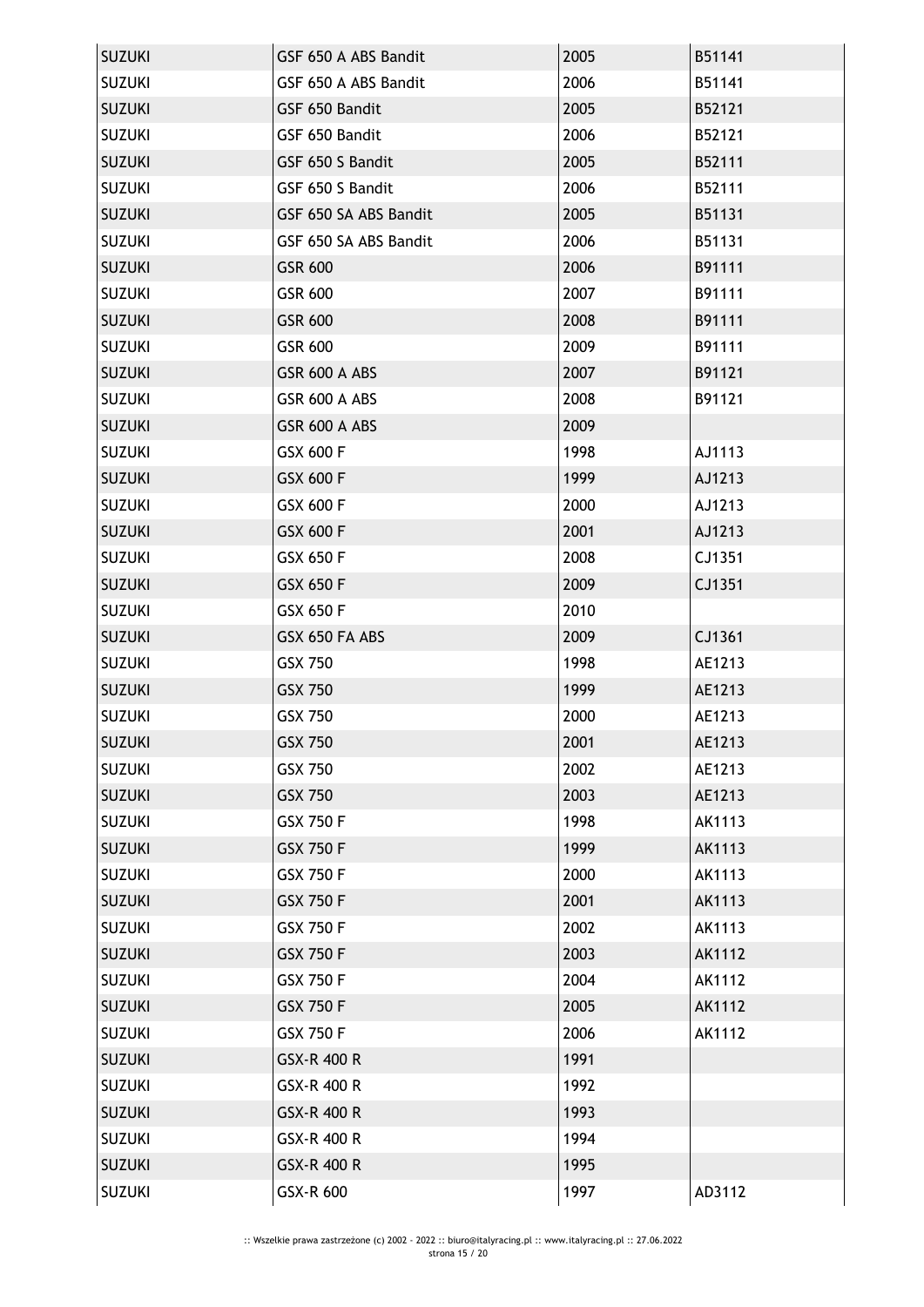| <b>SUZUKI</b> | GSX-R 600           | 1998 | AD3112 |
|---------------|---------------------|------|--------|
| <b>SUZUKI</b> | GSX-R 600           | 1999 | AD3112 |
| <b>SUZUKI</b> | GSX-R 600           | 2000 | AD3112 |
| <b>SUZUKI</b> | GSX-R 600           | 2001 | BG1112 |
| <b>SUZUKI</b> | GSX-R 600           | 2002 | BG1112 |
| <b>SUZUKI</b> | GSX-R 600           | 2003 | BG1112 |
| <b>SUZUKI</b> | GSX-R 600           | 2004 | B21111 |
| <b>SUZUKI</b> | GSX-R 600           | 2005 | B21111 |
| <b>SUZUKI</b> | GSX-R 600           | 2006 | CE1111 |
| <b>SUZUKI</b> | GSX-R 600           | 2007 | CE1111 |
| <b>SUZUKI</b> | GSX-R 600           | 2008 | CV1111 |
| <b>SUZUKI</b> | GSX-R 600           | 2009 | CV1111 |
| <b>SUZUKI</b> | GSX-R 600 X Anniver | 2005 | B21114 |
| <b>SUZUKI</b> | GSX-R 750           | 1994 | GR7BB  |
| <b>SUZUKI</b> | GSX-R 750           | 1995 | GR7BB  |
| <b>SUZUKI</b> | GSX-R 750           | 1996 | GR7DB  |
| <b>SUZUKI</b> | GSX-R 750           | 1997 | GR7DB  |
| <b>SUZUKI</b> | GSX-R 750           | 1998 | GR7DB  |
| <b>SUZUKI</b> | GSX-R 750           | 1999 | GR7DB  |
| <b>SUZUKI</b> | GSX-R 750           | 2000 | BD1112 |
| <b>SUZUKI</b> | LT-Z 400 Quadsport  | 2003 | AAK47A |
| <b>SUZUKI</b> | LT-Z 400 Quadsport  | 2004 | AAK47A |
| <b>SUZUKI</b> | LT-Z 400 Quadsport  | 2005 | AAK47A |
| <b>SUZUKI</b> | LT-Z 400 Quadsport  | 2006 | AAK47A |
| <b>SUZUKI</b> | LT-Z 400 Quadsport  | 2007 | AAK47A |
| <b>SUZUKI</b> | LT-Z 400 Quadsport  | 2008 |        |
| <b>SUZUKI</b> | LT-Z 400 Quadsport  | 2009 |        |
| <b>SUZUKI</b> | LT-Z 400 Quadsport  | 2010 | AAK4AA |
| <b>SUZUKI</b> | <b>RF 600 R</b>     | 1993 | GN76B  |
| <b>SUZUKI</b> | <b>RF 600 R</b>     | 1994 | GN76B  |
| <b>SUZUKI</b> | RF 600 R            | 1995 | GN76B  |
| <b>SUZUKI</b> | <b>RF 600 R</b>     | 1996 | GN76B  |
| <b>SUZUKI</b> | <b>RF 900 R</b>     | 1994 | GT73B  |
| <b>SUZUKI</b> | <b>RF 900 R</b>     | 1995 | GT73B  |
| <b>SUZUKI</b> | <b>RF 900 R</b>     | 1996 | GT73B  |
| <b>SUZUKI</b> | <b>RF 900 R</b>     | 1997 | GT73B  |
| <b>SUZUKI</b> | UH 125 Burgman      | 2002 | BP1111 |
| <b>SUZUKI</b> | UH 125 Burgman      | 2003 | BP1111 |
| <b>SUZUKI</b> | UH 125 Burgman      | 2004 | BP1111 |
| <b>SUZUKI</b> | UH 125 Burgman      | 2005 | BP1111 |
| <b>SUZUKI</b> | UH 125 Burgman      | 2006 | BP1111 |
| <b>SUZUKI</b> | XF 650 Freewind     | 1997 | AC     |
| <b>SUZUKI</b> | XF 650 Freewind     | 1998 | AC     |
| <b>SUZUKI</b> | XF 650 Freewind     | 1999 | AC     |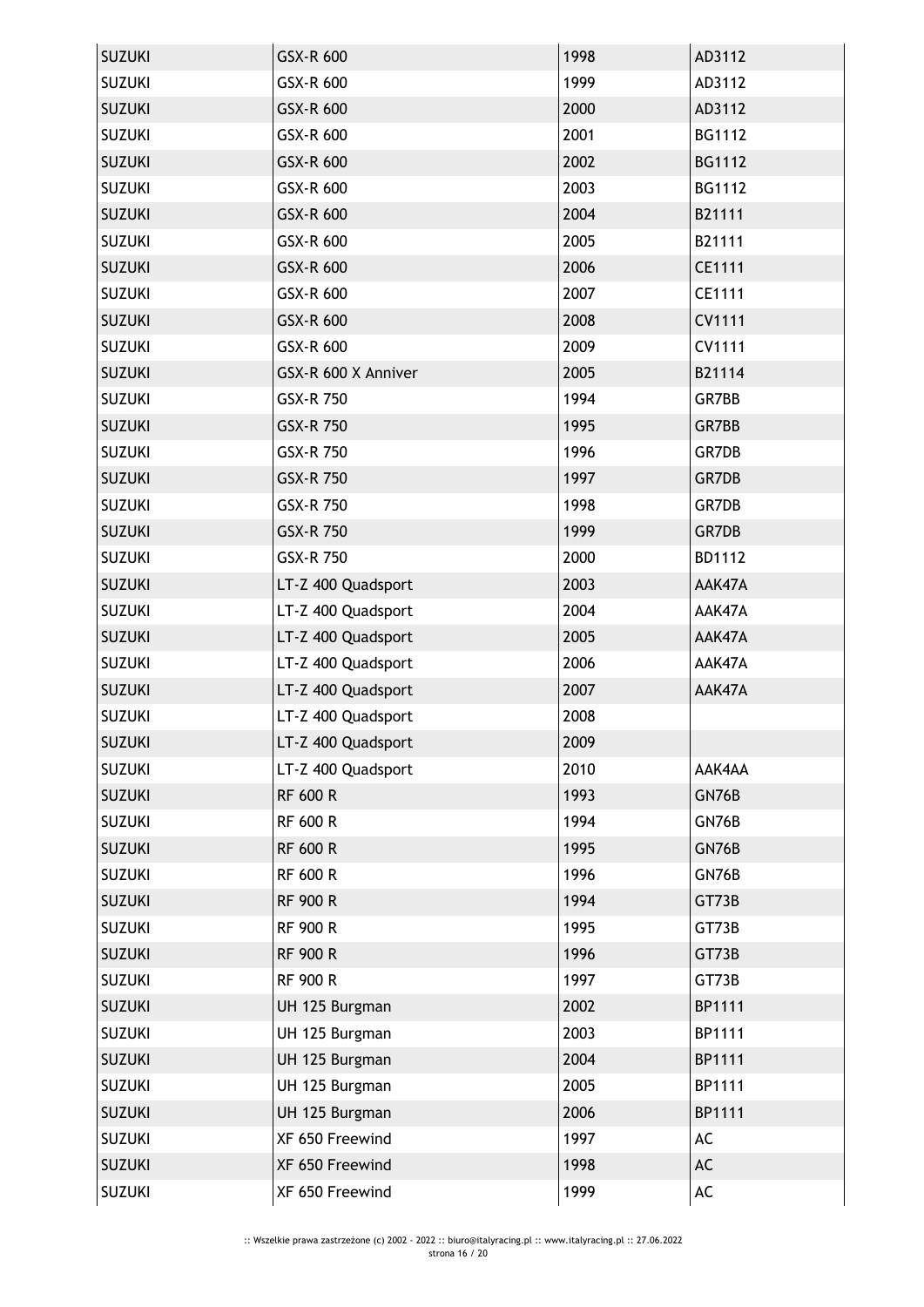| <b>SUZUKI</b>  | XF 650 Freewind     | 2000 | AC            |
|----------------|---------------------|------|---------------|
| <b>SUZUKI</b>  | XF 650 Freewind     | 2001 | AC            |
| <b>SUZUKI</b>  | XF 650 Freewind     | 2002 | AC            |
| <b>TRIUMPH</b> | Daytona 600         | 2003 | <b>T806LW</b> |
| <b>TRIUMPH</b> | Daytona 600         | 2004 | T806LW        |
| <b>TRIUMPH</b> | Daytona 675         | 2008 |               |
| <b>TRIUMPH</b> | Daytona 675         | 2009 |               |
| <b>TRIUMPH</b> | Daytona 675         | 2010 |               |
| <b>TRIUMPH</b> | Street Triple 675   | 2008 |               |
| <b>TRIUMPH</b> | Street Triple 675   | 2009 |               |
| <b>TRIUMPH</b> | Street Triple 675   | 2010 |               |
| <b>TRIUMPH</b> | Street Triple 675 R | 2009 |               |
| <b>TRIUMPH</b> | Street Triple 675 R | 2010 |               |
| YAMAHA         | <b>FZR 400 RR</b>   | 1990 | 3TJ           |
| YAMAHA         | <b>FZR 400 RR</b>   | 1991 |               |
| YAMAHA         | <b>FZR 400 RR</b>   | 1992 | 4DX           |
| YAMAHA         | <b>FZR 400 RR</b>   | 1993 |               |
| YAMAHA         | <b>FZR 400 RR</b>   | 1994 |               |
| YAMAHA         | <b>FZR 400 RR</b>   | 1995 |               |
| YAMAHA         | MT-03 660           | 2006 | <b>RM021</b>  |
| YAMAHA         | MT-03 660           | 2007 | <b>RM024</b>  |
| YAMAHA         | MT-03 660           | 2008 |               |
| YAMAHA         | MT-03 660           | 2009 |               |
| YAMAHA         | MT-03 660           | 2010 |               |
| YAMAHA         | MT-03 660           | 2011 |               |
| YAMAHA         | TT 600 E            | 1994 | 4GV           |
| YAMAHA         | TT 600 E            | 1995 | 4GV           |
| YAMAHA         | TT 600 E            | 1996 | 4LW           |
| YAMAHA         | <b>TT 600 E</b>     | 1997 | 4LW           |
| YAMAHA         | <b>TT 600 E</b>     | 1998 | 4LW           |
| YAMAHA         | <b>TT 600 RE</b>    | 2003 | DJ012         |
| YAMAHA         | <b>TT 600 RE</b>    | 2004 | DJ012         |
| YAMAHA         | VP 300 Versity      | 2003 | SH011         |
| YAMAHA         | VP 300 Versity      | 2004 | SH014         |
| YAMAHA         | XJ 600 N            | 1994 | 4BR           |
| YAMAHA         | XJ 600 N            | 1995 | 4BR           |
| YAMAHA         | XJ 600 N            | 1996 | 4BR           |
| YAMAHA         | XJ 600 N            | 1997 | 4BR           |
| YAMAHA         | XJ 600 N            | 1998 | RJ017         |
| YAMAHA         | XJ 600 N            | 1999 | RJ017         |
| YAMAHA         | XJ 600 N            | 2000 | RJ016         |
| YAMAHA         |                     | 2001 |               |
|                | XJ 600 N            |      | RJ016         |
| YAMAHA         | XJ 600 N            | 2002 | RJ016         |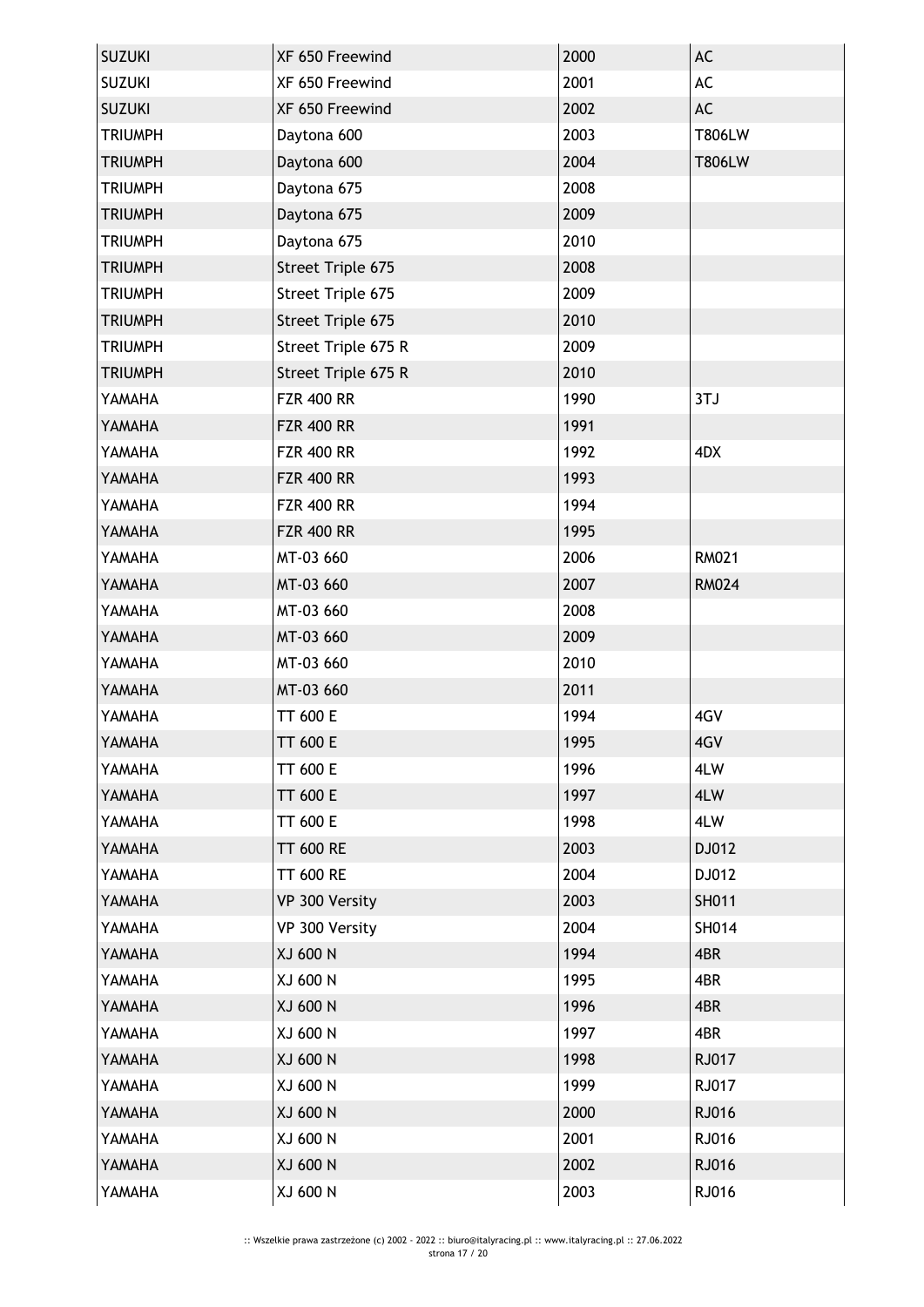| YAMAHA | XJ 600 S Diversion | 1992 | 4BR          |
|--------|--------------------|------|--------------|
| YAMAHA | XJ 600 S Diversion | 1993 | 4BR          |
| YAMAHA | XJ 600 S Diversion | 1994 | 4BR          |
| YAMAHA | XJ 600 S Diversion | 1995 | 4BR          |
| YAMAHA | XJ 600 S Diversion | 1996 | 4BR          |
| YAMAHA | XJ 600 S Diversion | 1997 | 4BR          |
| YAMAHA | XJ 600 S Diversion | 1998 | RJ012        |
| YAMAHA | XJ 600 S Diversion | 1999 | RJ012        |
| YAMAHA | XJ 600 S Diversion | 2000 | RJ011        |
| YAMAHA | XJ 600 S Diversion | 2001 | RJ011        |
| YAMAHA | XJ 600 S Diversion | 2002 | RJ011        |
| YAMAHA | XJ 600 S Diversion | 2003 | RJ011        |
| YAMAHA | <b>XJR 400</b>     | 1994 |              |
| YAMAHA | XJR 400            | 1995 |              |
| YAMAHA | <b>XJR 400</b>     | 1996 |              |
| YAMAHA | <b>XJR 400</b>     | 1997 |              |
| YAMAHA | <b>XJR 400</b>     | 1998 |              |
| YAMAHA | XJR 400            | 1999 |              |
| YAMAHA | XP 500 A Tmax ABS  | 2005 | SJ034        |
| YAMAHA | XP 500 A Tmax ABS  | 2006 | SJ034        |
| YAMAHA | XP 500 A Tmax ABS  | 2007 | SJ052        |
| YAMAHA | XP 500 Tmax        | 2001 | SJ011        |
| YAMAHA | XP 500 Tmax        | 2002 | SJ011        |
| YAMAHA | XP 500 Tmax        | 2003 | SJ011        |
| YAMAHA | XP 500 Tmax        | 2004 | SJ011        |
| YAMAHA | XT 600 E           | 1990 | 3TB          |
| YAMAHA | XT 600 E           | 1991 | 3TB          |
| YAMAHA | XT 600 E           | 1992 | 3TB          |
| YAMAHA | <b>XT 600 E</b>    | 1993 | 3TB          |
| YAMAHA | XT 600 E           | 1994 | 3TB          |
| YAMAHA | XT 600 E           | 1995 | 3TB          |
| YAMAHA | XT 600 E           | 1996 | 3TB          |
| YAMAHA | XT 600 E           | 1997 | 3TB          |
| YAMAHA | XT 600 E           | 1998 | 3TB          |
| YAMAHA | XT 600 E           | 1999 | DJ021        |
| YAMAHA | XT 600 E           | 2000 | DJ021        |
| YAMAHA | XT 600 E           | 2001 | DJ021        |
| YAMAHA | XT 600 E           | 2002 | DJ021        |
| YAMAHA | XT 600 E           | 2003 | DJ021        |
| YAMAHA | XT 660 R           | 2004 | DM011        |
| YAMAHA | <b>XT 660 R</b>    | 2005 | <b>DM011</b> |
| YAMAHA | XT 660 R           | 2006 | DM011        |
| YAMAHA | <b>XT 660 R</b>    | 2007 | <b>DM018</b> |
| YAMAHA | XT 660 R           | 2008 |              |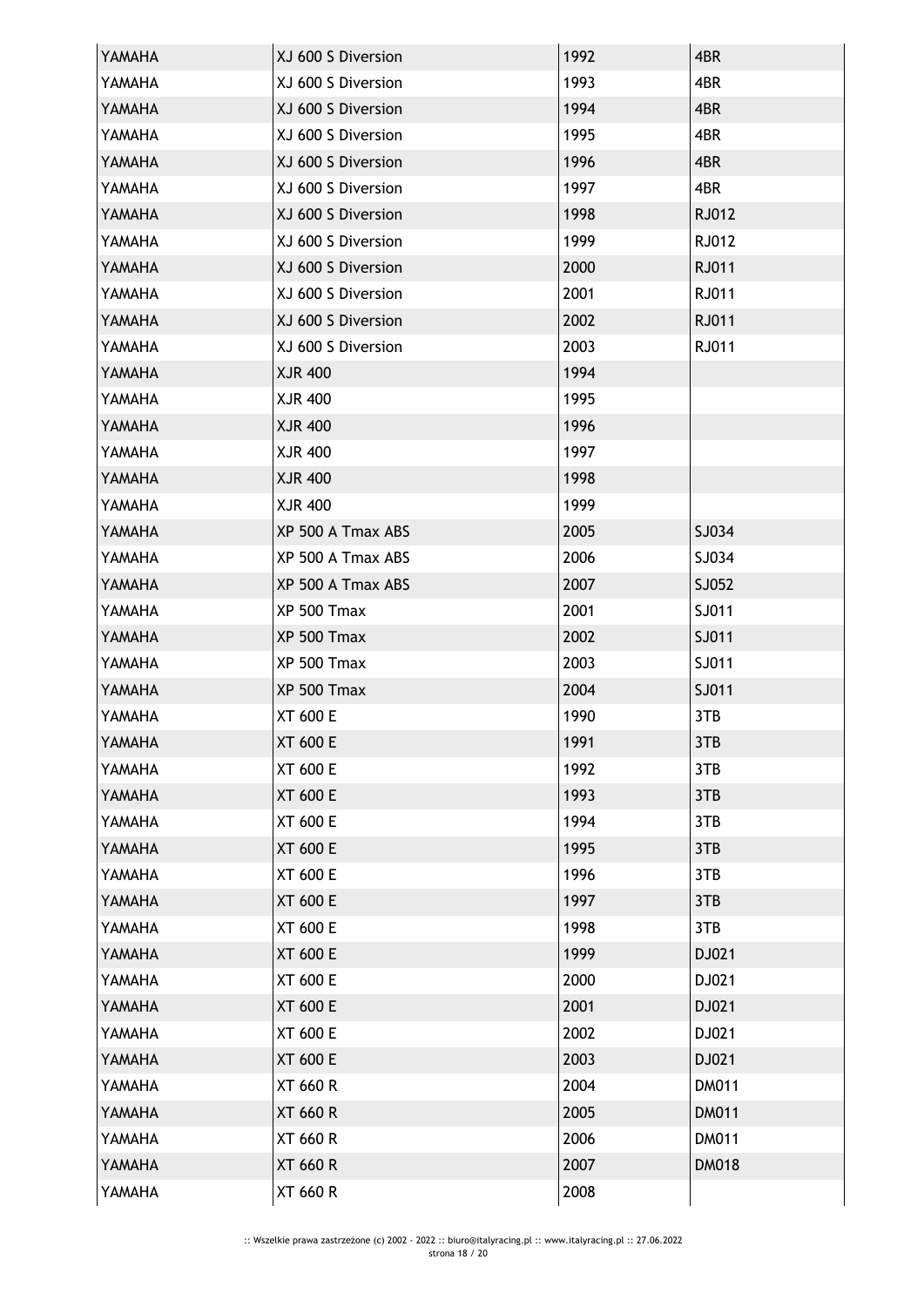| YAMAHA | <b>XT 660 R</b>       | 2009 |              |
|--------|-----------------------|------|--------------|
| YAMAHA | <b>XT 660 R</b>       | 2010 | <b>DM018</b> |
| YAMAHA | <b>XT 660 R</b>       | 2011 |              |
| YAMAHA | XT 660 X              | 2004 | <b>DM014</b> |
| YAMAHA | <b>XT 660 X</b>       | 2005 | <b>DM014</b> |
| YAMAHA | XT 660 X              | 2006 | <b>DM014</b> |
| YAMAHA | XT 660 X              | 2007 | DM01B        |
| YAMAHA | XT 660 X              | 2008 |              |
| YAMAHA | XT 660 X              | 2009 |              |
| YAMAHA | XT 660 X              | 2010 |              |
| YAMAHA | XT 660 X              | 2011 |              |
| YAMAHA | XT 660 Z ABS Tenere   | 2011 |              |
| YAMAHA | XT 660 Z Tenere       | 2008 |              |
| YAMAHA | XT 660 Z Tenere       | 2009 |              |
| YAMAHA | XT 660 Z Tenere       | 2010 | <b>DM025</b> |
| YAMAHA | XT 660 Z Tenere       | 2011 |              |
| YAMAHA | XTZ 660 Tenere        | 1991 | 3YF          |
| YAMAHA | XTZ 660 Tenere        | 1992 | 3YF          |
| YAMAHA | XTZ 660 Tenere        | 1993 | 3YF          |
| YAMAHA | XTZ 660 Tenere        | 1994 | 4MD          |
| YAMAHA | XTZ 660 Tenere        | 1995 | 4MD          |
| YAMAHA | XTZ 660 Tenere        | 1996 | 3YF          |
| YAMAHA | XTZ 660 Tenere        | 1997 | 3YF          |
| YAMAHA | XTZ 660 Tenere        | 1998 | 3YF          |
| YAMAHA | XTZ 660 Tenere        | 1999 | 3YF          |
| YAMAHA | YFM 700 R Raptor      | 2006 | AM07W        |
| YAMAHA | YFM 700 R Raptor      | 2007 | AM07W        |
| YAMAHA | YFM 700 R Raptor      | 2008 | AM07W        |
| YAMAHA | YFM 700 R Raptor      | 2009 | AM07W        |
| YAMAHA | YFM 700 R Raptor      | 2010 | AM07W        |
| YAMAHA | YFM 700 R Raptor      | 2011 |              |
| YAMAHA | <b>YP 250 R X-Max</b> | 2005 |              |
| YAMAHA | <b>YP 250 R X-Max</b> | 2006 |              |
| YAMAHA | YP 400 A ABS Majesty  | 2007 | SH054        |
| YAMAHA | YP 400 A ABS Majesty  | 2008 | SH054        |
| YAMAHA | YP 400 Majesty        | 2005 |              |
| YAMAHA | YP 400 Majesty        | 2006 |              |
| YAMAHA | YP 400 Majesty        | 2007 |              |
| YAMAHA | <b>YZF-R6 600</b>     | 2001 | RJ036, RJ037 |
| YAMAHA | <b>YZF-R6 600</b>     | 2002 | RJ036, RJ037 |
| YAMAHA | <b>YZF-R6 600</b>     | 2003 | RJ051        |
| YAMAHA | <b>YZF-R6 600</b>     | 2004 | RJ091        |
| YAMAHA | YZF-R6 600            | 2005 | RJ095        |
| YAMAHA | YZF-R7 750 OW02       | 1999 | <b>RM011</b> |